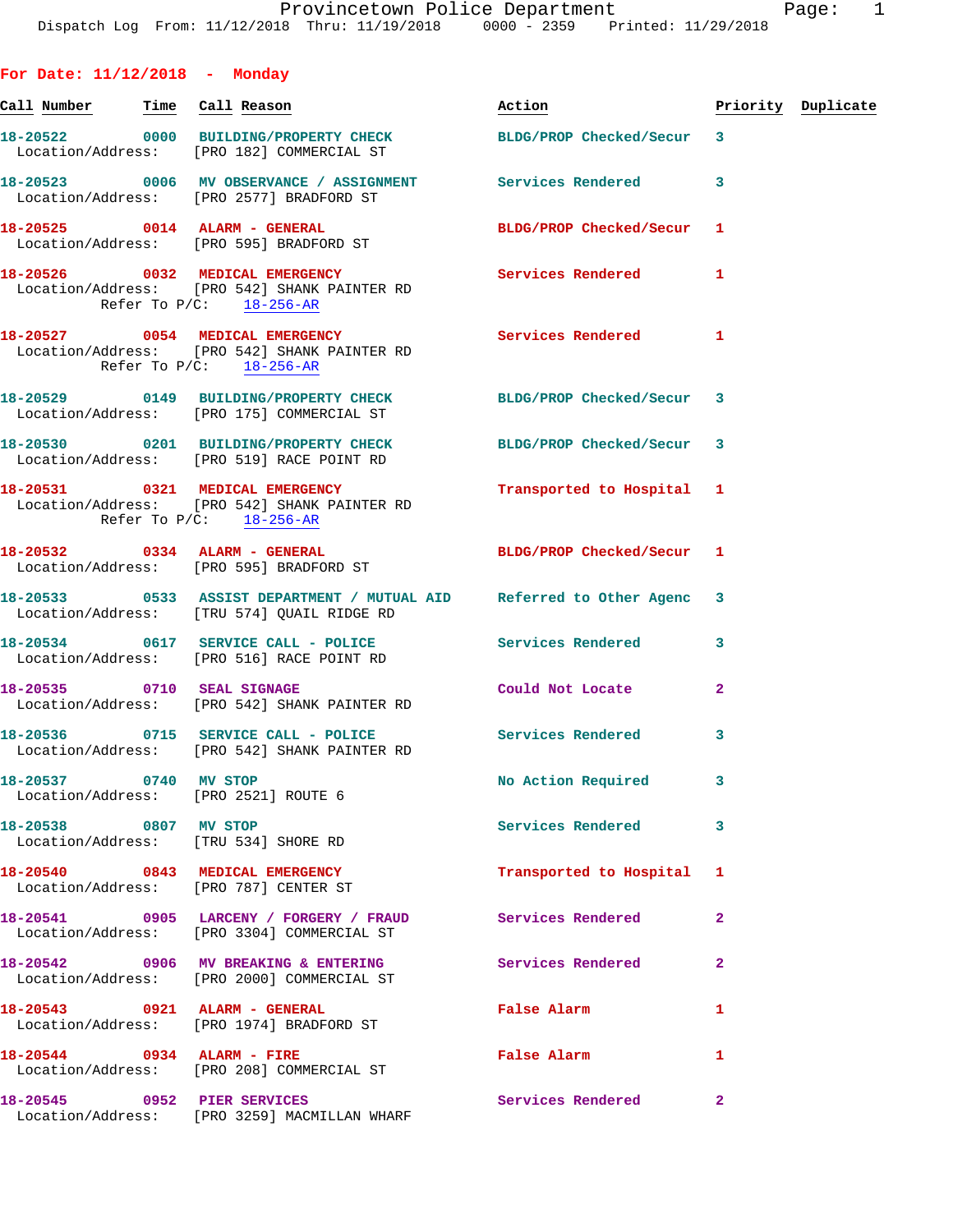|                                                                           | Dispatch Log From: 11/12/2018 Thru: 11/19/2018 0000 - 2359 Printed: 11/29/2018                             |                          |                |
|---------------------------------------------------------------------------|------------------------------------------------------------------------------------------------------------|--------------------------|----------------|
| Location/Address: CAPTAIN BERTIES WAY                                     | 18-20547 1035 BUILDING/PROPERTY CHECK Services Rendered                                                    |                          | 3              |
|                                                                           | 18-20548 1051 VETERAN DAY SERVICES<br>Location/Address: [PRO 105] COMMERCIAL ST                            | Services Rendered        | $\mathbf{2}$   |
| 18-20549 1100 HAZARDS                                                     | Location/Address: [PRO 890] CONWELL ST                                                                     | Unfounded                | $\overline{2}$ |
|                                                                           | 18-20550 1203 MV BREAKING & ENTERING<br>Location/Address: [PRO 1737] BRADFORD ST                           | Services Rendered        | $\mathbf{2}$   |
|                                                                           | 18-20551 1213 SUSPICIOUS ACTIVITY<br>Location/Address: [PRO 2199] BAYBERRY AVE                             | <b>Services Rendered</b> | $\overline{a}$ |
|                                                                           | 18-20552 1253 FOLLOW UP<br>Location/Address: [PRO 2199] BAYBERRY AVE                                       | FOLLOW UP                | $\mathbf{2}$   |
|                                                                           | 18-20553 1253 SUSPICIOUS ACTIVITY<br>Location/Address: [PRO 542] SHANK PAINTER RD                          | Services Rendered        | $\overline{2}$ |
|                                                                           | 18-20554 1317 MV BREAKING & ENTERING Services Rendered<br>Location/Address: [PRO 1348] COMMERCIAL ST       |                          | $\overline{2}$ |
|                                                                           | 18-20555 1348 HARASSMENT / THREATS Services Rendered<br>Location/Address: [PRO 1021] NICKERSON ST          |                          | $\overline{a}$ |
| Location/Address: BRADFORD ST                                             | 18-20557 1515 MV BREAKING & ENTERING SPOKEN TO                                                             |                          | $\mathbf{2}$   |
| Location/Address: [PRO 1219] WILLOW DR                                    | 18-20558 1521 MV BREAKING & ENTERING                                                                       | <b>SPOKEN TO</b>         | $\mathbf{2}$   |
| 18-20559    1540    911 - GENERAL<br>Location/Address: [PRO 3280] RACE RD |                                                                                                            | SPOKEN TO                | 1              |
| 18-20560   1604   FOLLOW UP<br>Location/Address: [PRO 978] MAPLE CT       |                                                                                                            | SPOKEN TO                | $\mathbf{2}$   |
|                                                                           | 18-20561 1634 SUSPICIOUS ACTIVITY<br>Location/Address: [PRO 838] COMMERCIAL ST                             | <b>SPOKEN TO</b>         | $\overline{a}$ |
| 18-20562 1646 SERVE WARRANT                                               | Location/Address: [PRO 838] COMMERCIAL ST                                                                  | Could Not Locate         | 3              |
| 18-20564 1659 MV STOP<br>Refer To Citation: 18-1246-CN                    | Location/Address: MILLER HILL RD + BRADFORD ST                                                             | <b>VERBAL WARNING</b>    | 3              |
|                                                                           | 18-20565 1722 MV OBSERVANCE / ASSIGNMENT Services Rendered<br>Location/Address: [PRO 530] SHANK PAINTER RD |                          | 3              |
|                                                                           | 18-20566 1755 PARK, WALK & TALK<br>Location/Address: [PRO 539] SHANK PAINTER RD                            | Services Rendered        | 2              |
| 18-20567 1800 ALARM - GENERAL                                             | Location/Address: [PRO 285] COMMERCIAL ST                                                                  | No Action Required       | 1              |
|                                                                           | 18-20569 1939 MEDICAL EMERGENCY<br>Location/Address: RACE POINT RD + PROVINCELANDS RD                      | Services Rendered        | 1              |
| 18-20570 2005 MV STOP<br>Refer To Citation: 18-1247-CN                    | Location/Address: HOWLAND ST + WILLOW DR                                                                   | <b>VERBAL WARNING</b>    | 3.             |
|                                                                           | 18-20571 2022 MV OBSERVANCE / ASSIGNMENT Services Rendered<br>Location/Address: HOWLAND ST + BRADFORD ST   |                          | 3              |
|                                                                           | 18-20572 2110 BUILDING/PROPERTY CHECK<br>Location/Address: [PRO 3259] MACMILLAN WHARF                      | <b>Services Rendered</b> | 3              |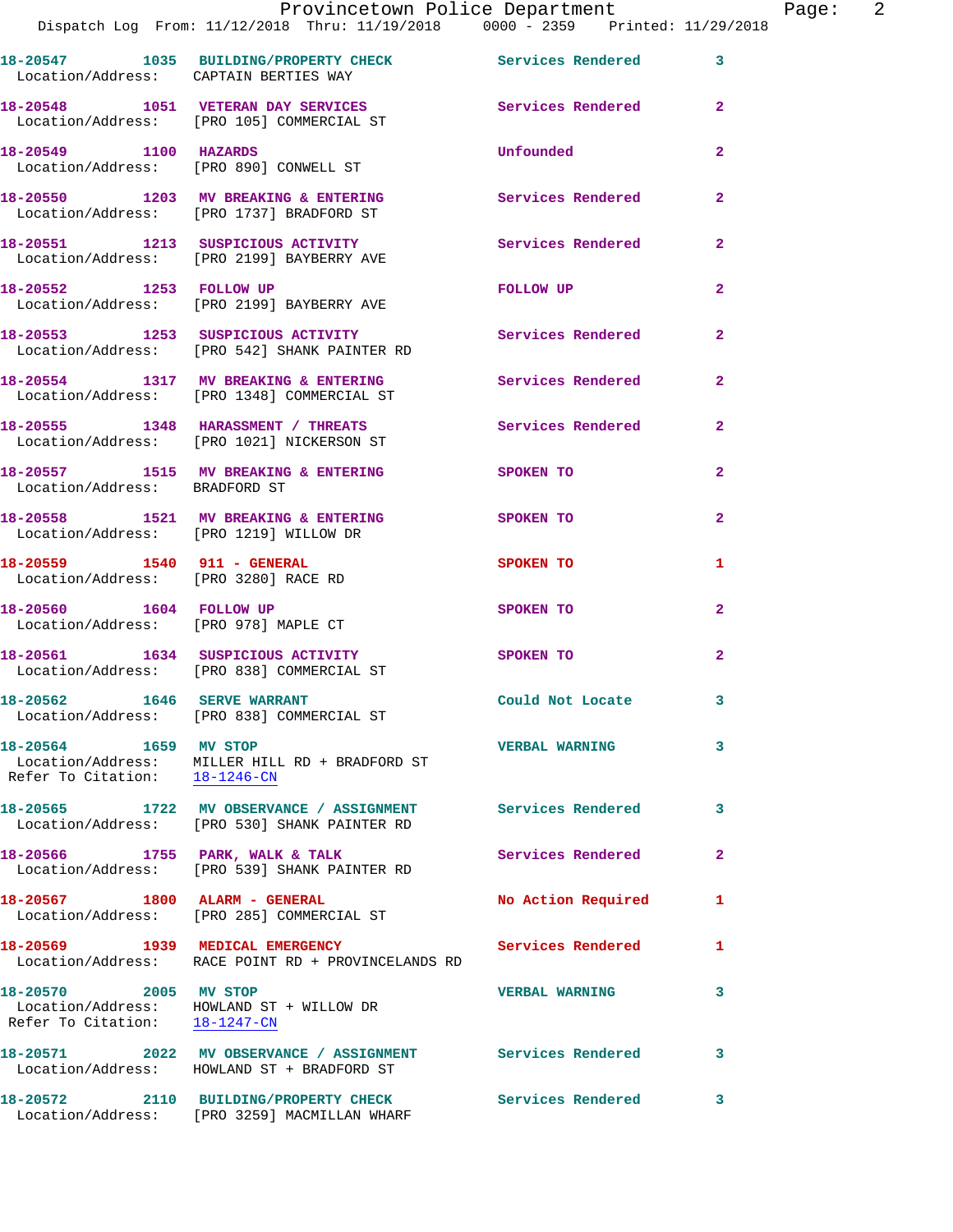**18-20575 2140 BUILDING/PROPERTY CHECK Services Rendered 3**  Location/Address: [PRO 2483] COMMERCIAL ST **18-20576 2147 MV STOP VERBAL WARNING 3**  Location/Address: [PRO 395] COMMERCIAL ST Refer To Citation: 18-1248-CN **18-20577 2209 BUILDING/PROPERTY CHECK Services Rendered 3**  Location/Address: [PRO 2500] COMMERCIAL ST **18-20579 2211 MV STOP VERBAL WARNING 3**  Location/Address: [PRO 2493] BRADFORD ST Refer To Citation: 18-1250-CN

**18-20578 2212 BUILDING/PROPERTY CHECK Services Rendered 3**  Location/Address: [PRO 526] RYDER ST EXT **18-20580 2336 MV DISABLED Services Rendered 2**  Location/Address: [PRO 105] COMMERCIAL ST **18-20581 2351 BUILDING/PROPERTY CHECK Services Rendered 3**  Location/Address: [PRO 526] RYDER ST EXT **18-20582 2359 BUILDING/PROPERTY CHECK Services Rendered 3** 

## **For Date: 11/13/2018 - Tuesday**

Location/Address: [PRO 2483] COMMERCIAL ST

Location/Address: BRADFORD ST + STANDISH ST

|                                                                      | 18-20583 0032 BUILDING/PROPERTY CHECK<br>Location/Address: [PRO 2500] COMMERCIAL ST | <b>Services Rendered</b> | $\overline{\mathbf{3}}$ |
|----------------------------------------------------------------------|-------------------------------------------------------------------------------------|--------------------------|-------------------------|
| Location/Address: [PRO 521] ROUTE 6                                  | 18-20584 0046 BUILDING/PROPERTY CHECK                                               | <b>Services Rendered</b> | $\mathbf{3}$            |
| Location/Address: HARRY KEMP WAY                                     | 18-20585 0053 BUILDING/PROPERTY CHECK                                               | Services Rendered        | $\mathbf{3}$            |
| Location/Address: ROUTE 6                                            | 18-20586 0127 BUILDING/PROPERTY CHECK                                               | <b>Services Rendered</b> | $\mathbf{3}$            |
| Location/Address: [PRO 2520] PRINCE ST                               | 18-20587 0132 BUILDING/PROPERTY CHECK                                               | Services Rendered        | 3                       |
|                                                                      | 18-20588 0215 BUILDING/PROPERTY CHECK<br>Location/Address: [PRO 564] BAYBERRY AVE   | Services Rendered        | 3                       |
|                                                                      | Location/Address: SHANK PAINTER RD + COURT ST                                       | No Action Required       | 3                       |
|                                                                      | 18-20590 0256 BUILDING/PROPERTY CHECK<br>Location/Address: [PRO 2494] BRADFORD ST   | <b>Services Rendered</b> | $\mathbf{3}$            |
| 18-20591 0256 ALARM - GENERAL<br>Location/Address: [PRO 1026] OAK DR |                                                                                     | <b>False Alarm</b>       | 1                       |
|                                                                      | 18-20592 0317 BUILDING/PROPERTY CHECK<br>Location/Address: [PRO 526] RYDER ST EXT   | <b>Services Rendered</b> | $\mathbf{3}$            |
|                                                                      | 18-20593 0331 BUILDING/PROPERTY CHECK<br>Location/Address: [PRO 2481] TREMONT ST    | Services Rendered        | $\mathbf{3}$            |
|                                                                      |                                                                                     |                          |                         |

**18-20594 0413 MV OBSERVANCE / ASSIGNMENT Services Rendered 3**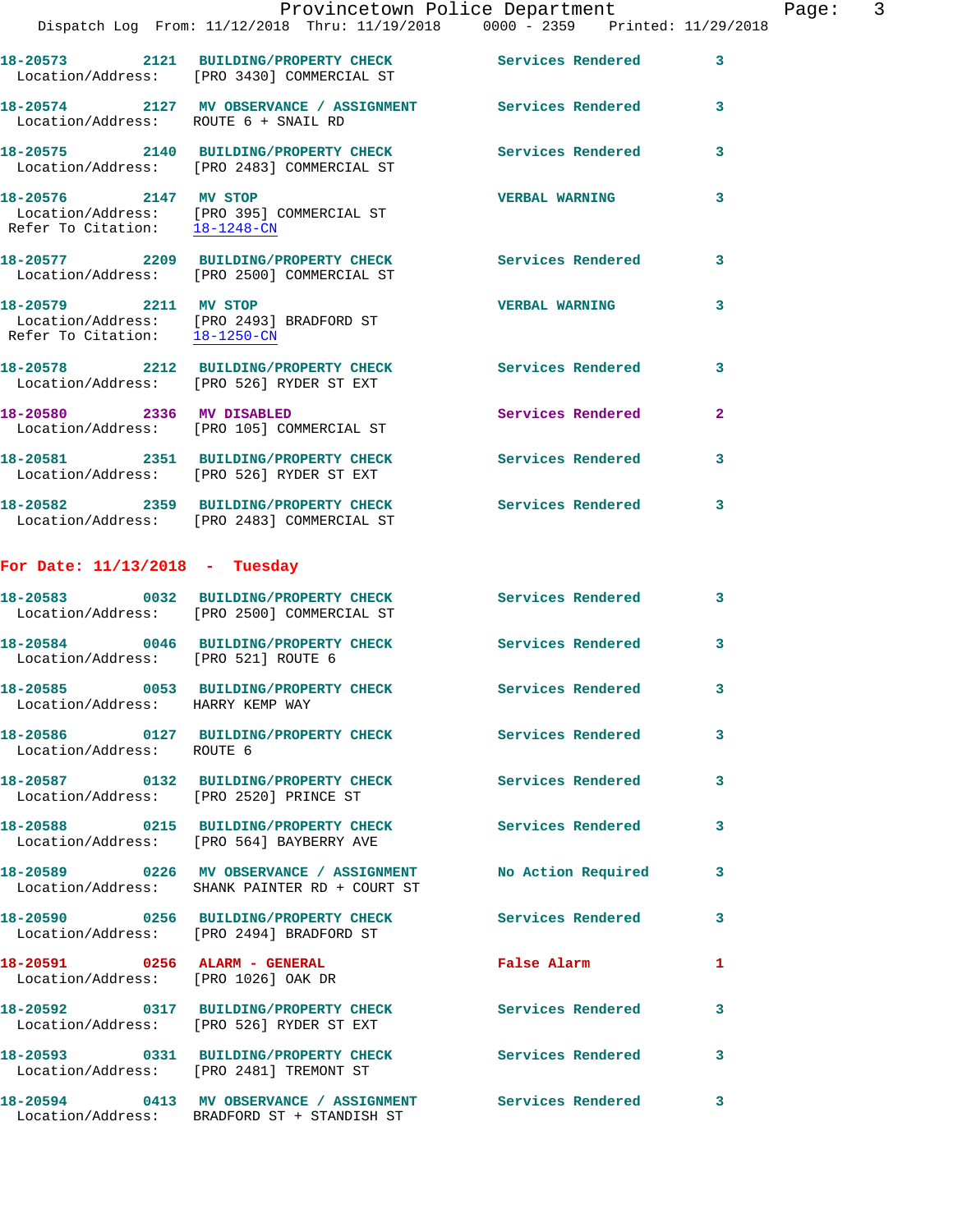| Location/Address: [PRO 87] CENTER ST | 18-20595 0439 ALARM - FIRE                                                                                     | False Alarm               | $\mathbf{1}$            |
|--------------------------------------|----------------------------------------------------------------------------------------------------------------|---------------------------|-------------------------|
|                                      |                                                                                                                |                           | 3                       |
|                                      | 18-20598 0744 BUILDING/PROPERTY CHECK<br>Location/Address: [PRO 526] RYDER ST EXT                              | Services Rendered         | 3                       |
|                                      | 18-20599 0803 SERVICE CALL - POLICE<br>Location/Address: [PRO 569] WINSLOW ST                                  | <b>Services Rendered</b>  | 3                       |
|                                      | 18-20600 0813 MV BREAKING & ENTERING<br>Location/Address: [PRO 3489] COMMERCIAL ST                             | Investigated              | $\mathbf{2}$            |
|                                      | 18-20601 0853 MV BREAKING & ENTERING<br>Location/Address: [PRO 1773] COMMERCIAL ST                             | Investigated              | $\overline{2}$          |
|                                      | 18-20602 0926 COMPLAINT - GENERAL<br>Location/Address: [PRO 3222] ALDEN ST                                     | SPOKEN TO                 | 3                       |
|                                      | 18-20603 0945 BUILDING/PROPERTY CHECK Services Rendered<br>Location/Address: [PRO 2500] COMMERCIAL ST          |                           | $\overline{\mathbf{3}}$ |
|                                      | 18-20604 1012 MV OBSERVANCE / ASSIGNMENT Services Rendered<br>Location/Address: SNAIL RD + COMMERCIAL ST       |                           | 3                       |
|                                      | 18-20605 1045 BUILDING/PROPERTY CHECK<br>Location/Address: [PRO 2540] RACE POINT RD                            | Services Rendered         | 3                       |
|                                      | 18-20606 1057 FOLLOW UP<br>Location/Address: [PRO 356] COMMERCIAL ST                                           | <b>Services Rendered</b>  | $\mathbf{2}$            |
| Refer To Citation: 18-1251-CN        | 18-20607 1102 MV STOP<br>Location/Address: ROUTE 6 + SHANK PAINTER RD                                          | <b>VERBAL WARNING</b>     | 3                       |
|                                      | 18-20608 1120 LOST PROPERTY<br>Location/Address: [PRO 3121] COMMERCIAL ST                                      | <b>Services Rendered</b>  | $\overline{\mathbf{3}}$ |
| 18-20609 1234 FOLLOW UP              | Location/Address: [PRO 3296] SHANK PAINTER RD                                                                  | Services Rendered         | $\mathbf{2}$            |
|                                      | 18-20611 1414 ASSIST DEPARTMENT / MUTUAL AID Services Rendered<br>Location/Address: [PRO 542] SHANK PAINTER RD |                           | 3                       |
| 18-20612 1415 GENERAL INFO           | Location/Address: [PRO 357] COMMERCIAL ST                                                                      | Services Rendered         | $\overline{\mathbf{3}}$ |
| 18-20613 1431 LOST PROPERTY          | Location/Address: [PRO 2543] MACMILLAN WHARF                                                                   | <b>Services Rendered</b>  | 3                       |
|                                      | 18-20614 1452 SERVICE CALL - POLICE<br>Location/Address: [PRO 569] WINSLOW ST                                  | <b>Services Rendered</b>  | $\overline{\mathbf{3}}$ |
|                                      | 18-20615 1453 SERVICE CALL - POLICE<br>Location/Address: [PRO 516] RACE POINT RD                               | <b>Services Rendered</b>  | $\mathbf{3}$            |
|                                      | 18-20616 1536 BUILDING/PROPERTY CHECK<br>Location/Address: [PRO 2206] PILGRIMS LANDING                         | BLDG/PROP Checked/Secur 3 |                         |
| Location/Address: [PRO 3440] ROUTE 6 | 18-20617 1653 MV OBSERVANCE / ASSIGNMENT Services Rendered                                                     |                           | 3                       |
|                                      | 18-20618 1718 BUILDING/PROPERTY CHECK<br>Location/Address: [PRO 3430] COMMERCIAL ST                            | <b>Services Rendered</b>  | 3                       |
|                                      | 18-20619 1720 MV OBSERVANCE / ASSIGNMENT Services Rendered<br>Location/Address: [PRO 2811] SHANK PAINTER RD    |                           | $\overline{\mathbf{3}}$ |
|                                      | 18-20620 1740 BUILDING/PROPERTY CHECK                                                                          | <b>Services Rendered</b>  | 3                       |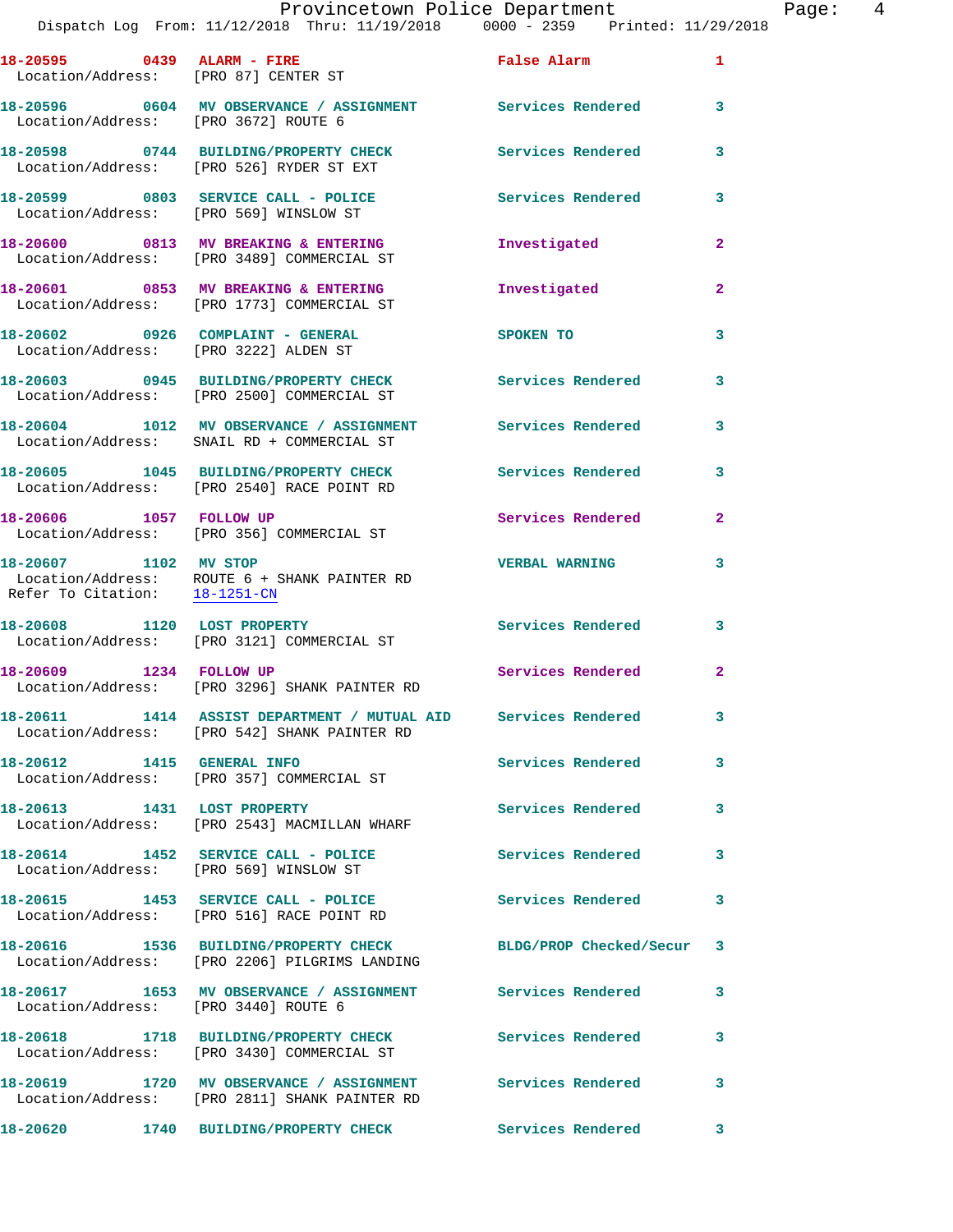|                                                                          | Provincetown Police Department<br>Dispatch Log From: 11/12/2018 Thru: 11/19/2018 0000 - 2359 Printed: 11/29/2018 |                          | - Pa           |  |
|--------------------------------------------------------------------------|------------------------------------------------------------------------------------------------------------------|--------------------------|----------------|--|
|                                                                          | Location/Address: [PRO 2483] COMMERCIAL ST                                                                       |                          |                |  |
|                                                                          | 18-20622 1826 SUSPICIOUS ACTIVITY<br>Location/Address: [PRO 3485] JEROME SMITH RD                                | Services Rendered        | $\overline{2}$ |  |
|                                                                          | 18-20623 2007 BUILDING/PROPERTY CHECK Services Rendered<br>Location/Address: [PRO 3259] MACMILLAN WHARF          |                          | 3              |  |
|                                                                          | 18-20624 2008 BUILDING/PROPERTY CHECK Services Rendered<br>Location/Address: [PRO 2483] COMMERCIAL ST            |                          | 3              |  |
|                                                                          | 18-20625 2016 BUILDING/PROPERTY CHECK Services Rendered<br>Location/Address: [PRO 106] COMMERCIAL ST             |                          | 3              |  |
|                                                                          | 18-20626 2019 BUILDING/PROPERTY CHECK Services Rendered<br>Location/Address: [PRO 2490] PROVINCELANDS RD         |                          | 3              |  |
|                                                                          | 18-20627 2325 MV OBSERVANCE / ASSIGNMENT Services Rendered<br>Location/Address: [PRO 2489] BRADFORD ST           |                          | 3              |  |
| Location/Address: [TRU 175] ROUTE 6                                      | 18-20629 2348 ASSIST DEPARTMENT / MUTUAL AID Services Rendered                                                   |                          | 3              |  |
| For Date: $11/14/2018$ - Wednesday                                       |                                                                                                                  |                          |                |  |
|                                                                          | 18-20630 0005 BUILDING/PROPERTY CHECK BLDG/PROP Checked/Secur 3<br>Location/Address: [PRO 530] SHANK PAINTER RD  |                          |                |  |
|                                                                          | 18-20631 0016 MV OBSERVANCE / ASSIGNMENT No Action Required<br>Location/Address: [PRO 2577] BRADFORD ST          |                          | 3              |  |
|                                                                          | 18-20632 0034 BUILDING/PROPERTY CHECK BLDG/PROP Checked/Secur<br>Location/Address: [PRO 526] RYDER ST EXT        |                          | 3              |  |
| Refer To Citation: 18-1252-CN                                            | 18-20633 0103 MV STOP<br>Location/Address: WINSLOW ST + BRADFORD ST                                              | <b>VERBAL WARNING</b>    | 3              |  |
| Location/Address: [PRO 2513] ROUTE 6                                     | 18-20634 0131 MV OBSERVANCE / ASSIGNMENT Services Rendered                                                       |                          | 3              |  |
|                                                                          | 18-20637 0304 BUILDING/PROPERTY CHECK<br>Location/Address: [PRO 175] COMMERCIAL ST                               | BLDG/PROP Checked/Secur  | 3              |  |
|                                                                          | 18-20638 0518 BUILDING/PROPERTY CHECK BLDG/PROP Checked/Secur<br>Location/Address: [PRO 1778] SHANK PAINTER RD   |                          | 3              |  |
|                                                                          | 18-20639 0533 BUILDING/PROPERTY CHECK BLDG/PROP Checked/Secur<br>Location/Address: [PRO 2977] COMMERCIAL ST      |                          | 3              |  |
|                                                                          | 18-20640 0545 BUILDING/PROPERTY CHECK BLDG/PROP Checked/Secur<br>Location/Address: [PRO 182] COMMERCIAL ST       |                          | 3              |  |
|                                                                          | 18-20641 0550 BUILDING/PROPERTY CHECK<br>Location/Address: [PRO 2483] COMMERCIAL ST                              | BLDG/PROP Checked/Secur  | 3              |  |
|                                                                          | 18-20642 0551 MV OBSERVANCE / ASSIGNMENT Services Rendered<br>Location/Address: [PRO 542] SHANK PAINTER RD       |                          | 3              |  |
|                                                                          |                                                                                                                  |                          | 3              |  |
| Location/Address: [PRO 569] WINSLOW ST                                   | 18-20644 0801 SERVICE CALL - POLICE                                                                              | <b>Services Rendered</b> | 3              |  |
| 18-20645 0841 TRESPASS                                                   | Location/Address: [PRO 3443] COMMERCIAL ST                                                                       | <b>SPOKEN TO</b>         | $\overline{2}$ |  |
| 18-20646 0850 MEDICAL EMERGENCY<br>Location/Address: [PRO 3222] ALDEN ST |                                                                                                                  | <b>PATIENT REFUSAL</b>   | 1              |  |

age: 5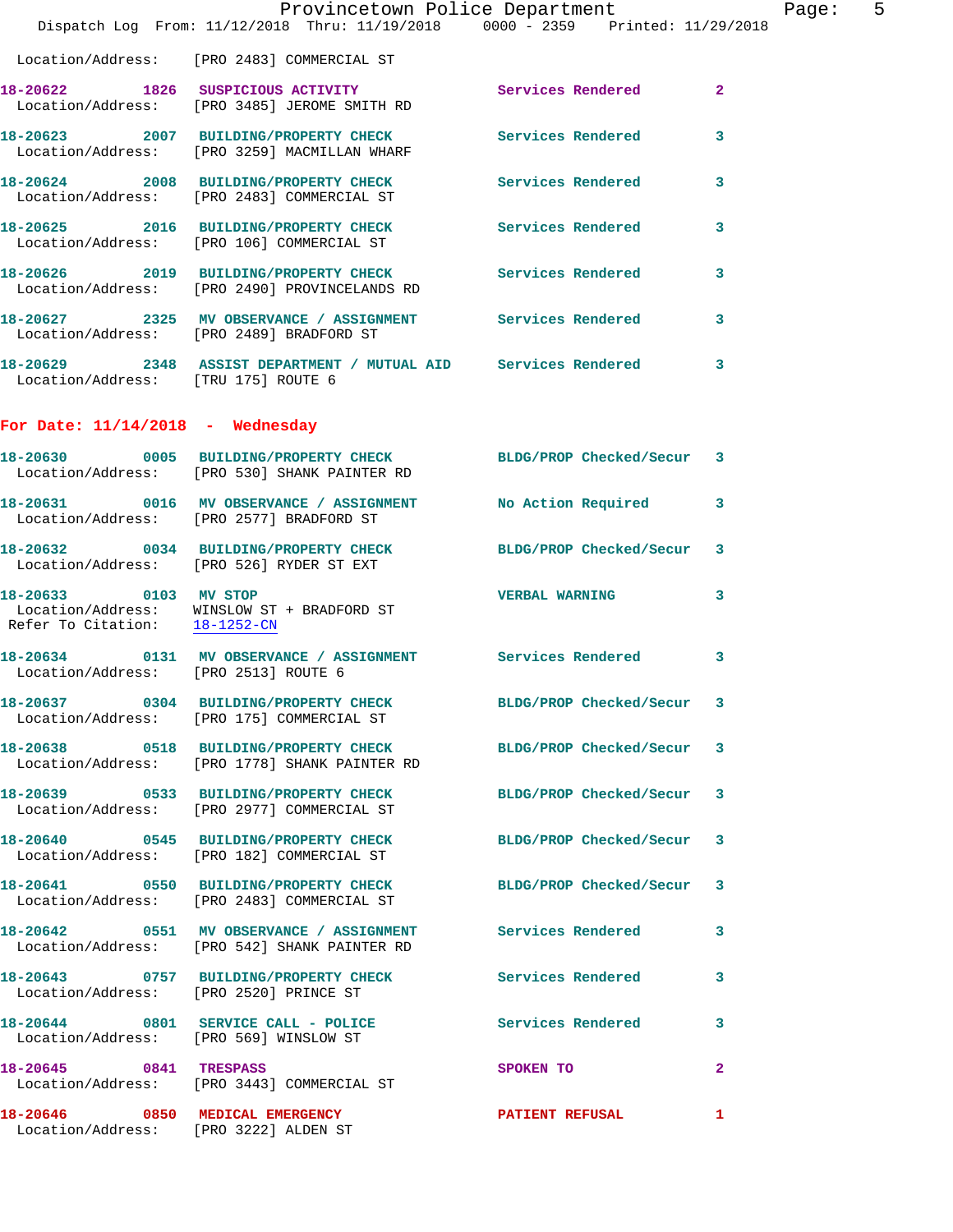|                                                                                               | 18-20647 0949 MEDICAL EMERGENCY<br>Location/Address: [PRO 440] HARRY KEMP WAY         | Transported to Hospital 1 |                            |
|-----------------------------------------------------------------------------------------------|---------------------------------------------------------------------------------------|---------------------------|----------------------------|
|                                                                                               | 18-20649 1116 BUILDING/PROPERTY CHECK<br>Location/Address: [PRO 3259] MACMILLAN WHARF | Services Rendered         | $\overline{\phantom{a}}$ 3 |
|                                                                                               | 18-20650 1129 MV OBSERVANCE / ASSIGNMENT<br>Location/Address: [PRO 106] COMMERCIAL ST | <b>Services Rendered</b>  | 3                          |
|                                                                                               | 18-20651 1335 BUILDING/PROPERTY CHECK<br>Location/Address: [PRO 2481] TREMONT ST      | Services Rendered 3       |                            |
| 18-20652 1346 MV DISABLED<br>Location/Address: ROUTE 6                                        |                                                                                       | Services Rendered         | $\mathbf{2}$               |
|                                                                                               | 18-20653 1404 BUILDING/PROPERTY CHECK<br>Location/Address: [PRO 2540] RACE POINT RD   | Services Rendered 3       |                            |
|                                                                                               | 18-20655 1507 MEDICAL EMERGENCY<br>Location/Address: [PRO 1014] NELSON AVE            | <b>PATIENT REFUSAL</b>    | 1                          |
| Location/Address: [PRO 569] WINSLOW ST                                                        | 18-20656 1519 SERVICE CALL - POLICE                                                   | <b>Services Rendered</b>  | 3                          |
|                                                                                               | 18-20657 1520 SUSPICIOUS ACTIVITY<br>Location/Address: [PRO 2140] COMMERCIAL ST       | SPOKEN TO                 | $\overline{a}$             |
| 18-20660 1537 MV STOP<br>Location/Address: [PRO 521] ROUTE 6<br>Refer To Citation: 18-1253-CN |                                                                                       | <b>VERBAL WARNING</b>     | 3                          |
| Location/Address: ROUTE 6 + SNAIL RD                                                          | 18-20659 1544 MV OBSERVANCE / ASSIGNMENT Services Rendered 3                          |                           |                            |
| 18-20661 1556 MV STOP<br>Location/Address: [PRO 521] ROUTE 6<br>Refer To Citation: T1244229   |                                                                                       | Citation / Warning Issu 3 |                            |
|                                                                                               | 18-20663 1751 PARK, WALK & TALK<br>Location/Address: [PRO 440] HARRY KEMP WAY         | Services Rendered 2       |                            |
| Location/Address: [PRO 3222] ALDEN ST                                                         | 18-20664 1804 PARK, WALK & TALK                                                       | Services Rendered 2       |                            |
| 18-20665 1846 MV STOP<br>Refer To Citation: 18-1254-CN                                        | Location/Address: SNAIL RD + COMMERCIAL ST                                            | <b>VERBAL WARNING</b>     |                            |
|                                                                                               | 18-20666 2028 BUILDING/PROPERTY CHECK<br>Location/Address: [PRO 564] BAYBERRY AVE     | Services Rendered         | 3                          |
| Location/Address: ROUTE 6 + SNAIL RD                                                          | 18-20667 2031 MV OBSERVANCE / ASSIGNMENT Services Rendered                            |                           | $\mathbf{3}$               |
| 18-20668 2050 MV STOP                                                                         | Location/Address: BRADFORD ST + JOHNSON ST<br>Refer To Citation: 18-1255-CN           | <b>VERBAL WARNING</b>     | 3                          |
|                                                                                               | 18-20669 2112 PARK, WALK & TALK<br>Location/Address: [PRO 526] RYDER ST EXT           | Services Rendered         | $\mathbf{2}$               |
| 18-20670 2112 BAR CHECK<br>Location/Address: [PRO 484] MASONIC PL                             |                                                                                       | Services Rendered         | $\mathbf{2}$               |
| 18-20671 2122 BAR CHECK                                                                       | Location/Address: [PRO 399] COMMERCIAL ST                                             | Services Rendered         | $\mathbf{2}$               |
| Location/Address: COMMERCIAL ST                                                               | 18-20672 2123 BUILDING/PROPERTY CHECK                                                 | <b>Services Rendered</b>  | 3                          |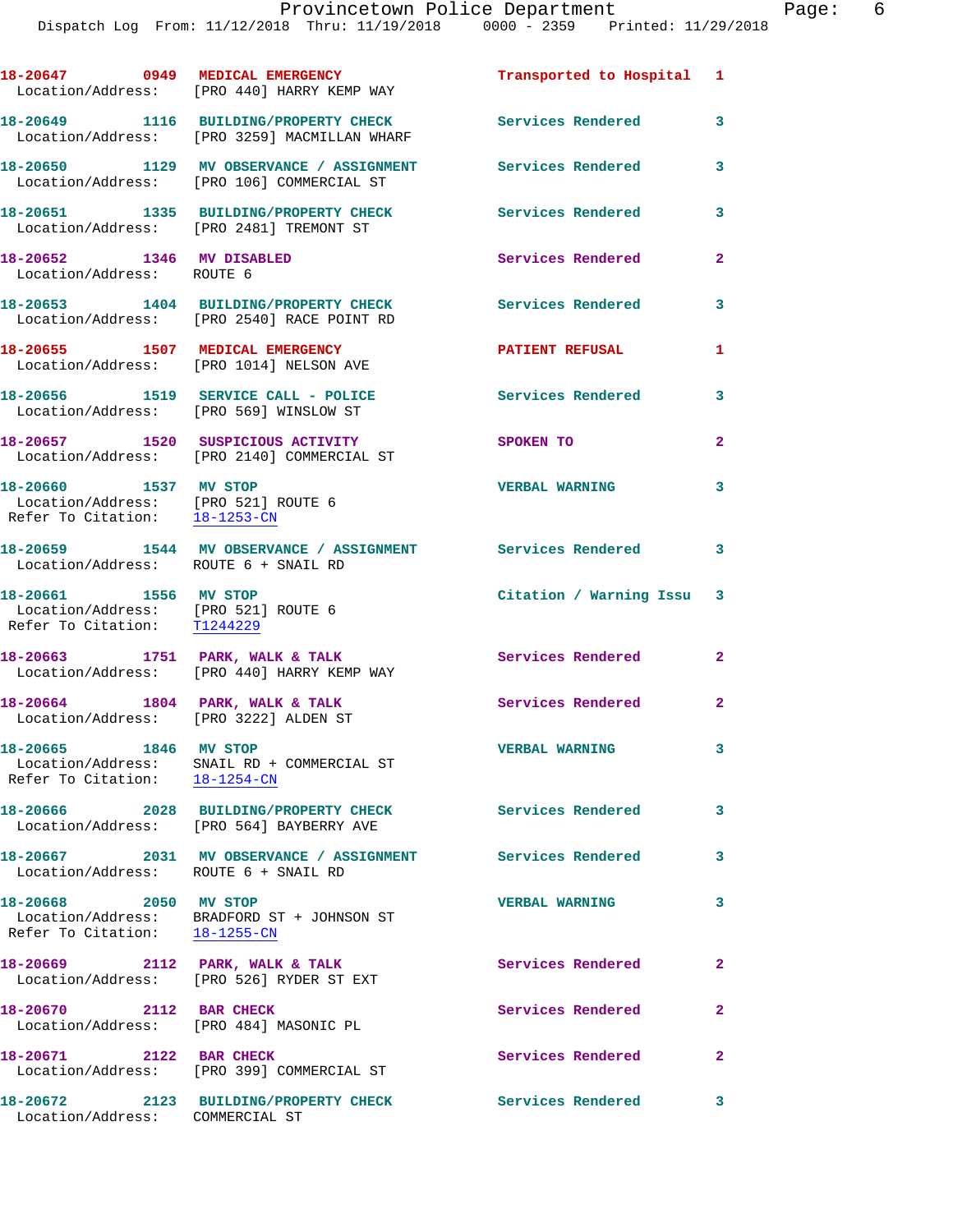|                                                                                               | Provincetown Police Department<br>Dispatch Log From: 11/12/2018 Thru: 11/19/2018 0000 - 2359 Printed: 11/29/2018                          |                           |                | Page: | -7 |
|-----------------------------------------------------------------------------------------------|-------------------------------------------------------------------------------------------------------------------------------------------|---------------------------|----------------|-------|----|
| Refer To Arrest: 18-257-AR                                                                    | 18-20674 2141 TRESPASS<br>Location/Address: [PRO 2818] CONWELL ST                                                                         | Arrest(s) Made 2          |                | 1     |    |
|                                                                                               | 18-20673 2145 BUILDING/PROPERTY CHECK BLDG/PROP Checked/Secur 3<br>Location/Address: [PRO 444] HIGH POLE HILL                             |                           |                |       |    |
| Refer To Arrest: 18-257-AR                                                                    | 18-20675 2224 MEDICAL EMERGENCY<br>Location/Address: [PRO 542] SHANK PAINTER RD                                                           | Transported to Hospital 1 |                |       |    |
|                                                                                               | 18-20676 2349 MEDICAL EMERGENCY Transported to Hospital 1<br>Location/Address: [PRO 696] AUNT SUKEYS WAY                                  |                           |                |       |    |
| For Date: $11/15/2018$ - Thursday                                                             |                                                                                                                                           |                           |                |       |    |
|                                                                                               | 18-20677 0103 MV OBSERVANCE / ASSIGNMENT No Action Required 3<br>Location/Address: [PRO 2577] BRADFORD ST                                 |                           |                |       |    |
|                                                                                               | 18-20679  0140  SUSPICIOUS ACTIVITY   VERBAL WARNING<br>Location/Address: ROUTE 6 + MAYFLOWER AVE<br>Refer To Citation: <u>18-1256-CN</u> |                           | $\overline{2}$ |       |    |
|                                                                                               | 18-20678 0145 BUILDING/PROPERTY CHECK BLDG/PROP Checked/Secur 3<br>Location/Address: [PRO 3259] MACMILLAN WHARF                           |                           |                |       |    |
|                                                                                               | 18-20680 0219 BUILDING/PROPERTY CHECK BLDG/PROP Checked/Secur 3<br>Location/Address: [PRO 330] COMMERCIAL ST                              |                           |                |       |    |
|                                                                                               | 18-20681 0326 BUILDING/PROPERTY CHECK BLDG/PROP Checked/Secur 3<br>Location/Address: [PRO 75] CAPTAIN BERTIES WAY                         |                           |                |       |    |
|                                                                                               | 18-20682 0330 BUILDING/PROPERTY CHECK BLDG/PROP Checked/Secur 3<br>Location/Address: [PRO 526] RYDER ST EXT                               |                           |                |       |    |
| Location/Address: [PRO 2513] ROUTE 6                                                          | 18-20683 0341 MV OBSERVANCE / ASSIGNMENT Services Rendered 3                                                                              |                           |                |       |    |
| 18-20684 0428 MV STOP<br>Location/Address: [PRO 521] ROUTE 6<br>Refer To Citation: 18-1257-CN |                                                                                                                                           | <b>VERBAL WARNING</b>     | 3              |       |    |
|                                                                                               | 18-20685 0601 BUILDING/PROPERTY CHECK<br>Location/Address: [PRO 2898] JEROME SMITH RD                                                     | BLDG/PROP Checked/Secur 3 |                |       |    |
| Location/Address: [PRO 2479] ROUTE 6                                                          | 18-20686 0716 COMPLAINT - GENERAL                                                                                                         | Services Rendered 3       |                |       |    |
| 18-20687 0801 MV STOP<br>Location/Address: [PRO 2513] ROUTE 6<br>Refer To Citation: T1244580  |                                                                                                                                           | Citation / Warning Issu 3 |                |       |    |
| Location/Address: [PRO 569] WINSLOW ST                                                        | 18-20688 0801 PARK, WALK & TALK                                                                                                           | Services Rendered         | $\mathbf{2}$   |       |    |
|                                                                                               | 18-20689 0809 MV COMPLAINT<br>Location/Address: [PRO 1773] COMMERCIAL ST                                                                  | Services Rendered         | $\mathbf{2}$   |       |    |
|                                                                                               | 18-20692 0923 ALARM ACTIVATION<br>Location/Address: [PRO 440] HARRY KEMP WAY                                                              | Services Rendered         | 1              |       |    |
|                                                                                               | 18-20691 0924 BUILDING/PROPERTY CHECK Services Rendered<br>Location/Address: [PRO 3259] MACMILLAN WHARF                                   |                           | 3              |       |    |
|                                                                                               | 18-20694 0945 PARK, WALK & TALK<br>Location/Address: [PRO 2251] COMMERCIAL ST                                                             | <b>Services Rendered</b>  | $\mathbf{2}$   |       |    |
| Location/Address: [PRO 3440] ROUTE 6                                                          | 18-20696 1019 MV OBSERVANCE / ASSIGNMENT Services Rendered                                                                                |                           | 3              |       |    |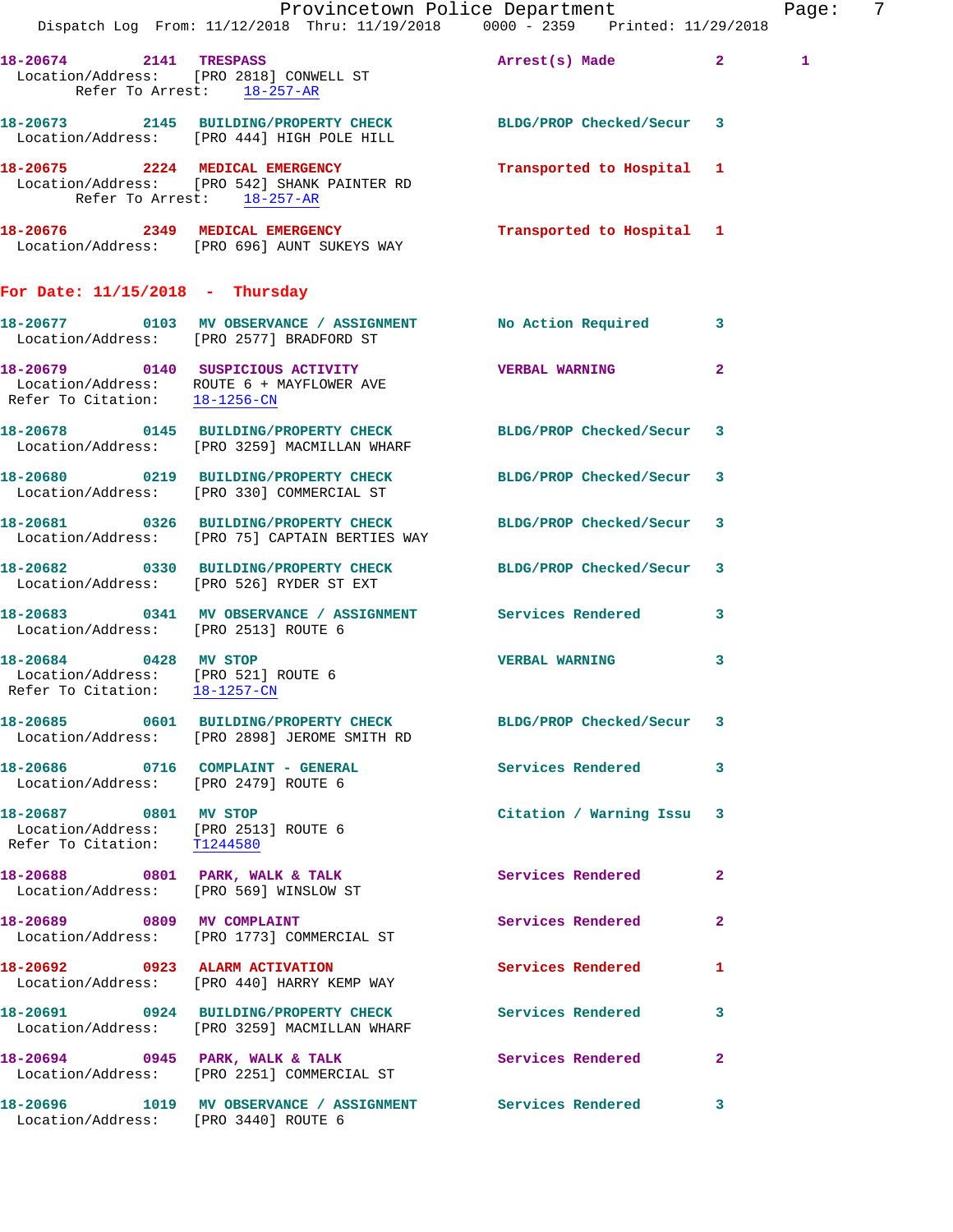|                                                                                                             | Provincetown Police Department<br>Dispatch Log From: 11/12/2018 Thru: 11/19/2018 0000 - 2359 Printed: 11/29/2018 |                          |              |
|-------------------------------------------------------------------------------------------------------------|------------------------------------------------------------------------------------------------------------------|--------------------------|--------------|
|                                                                                                             | 18-20695 1022 BUILDING/PROPERTY CHECK<br>Location/Address: [PRO 525] COMMERCIAL ST                               | Services Rendered        | 3            |
|                                                                                                             | 18-20697 1033 PARK, WALK & TALK<br>Location/Address: [PRO 105] COMMERCIAL ST                                     | <b>Services Rendered</b> | $\mathbf{2}$ |
|                                                                                                             | 18-20698 1040 PARK, WALK & TALK<br>Location/Address: [PRO 105] COMMERCIAL ST                                     | Services Rendered        | 2            |
|                                                                                                             | 18-20699 1101 ASSIST AGENCY<br>Location/Address: [PRO 105] COMMERCIAL ST                                         | Services Rendered        | 3            |
|                                                                                                             | 18-20700 1109 SUSPICIOUS ACTIVITY<br>Location/Address: [PRO 539] SHANK PAINTER RD                                | <b>Services Rendered</b> | $\mathbf{2}$ |
| 18-20701 1222 MEDICAL EMERGENCY<br>Location/Address: [PRO 658] MOZART AVE                                   |                                                                                                                  | Transported to Hospital  | 1            |
|                                                                                                             | 18-20704 1423 BUILDING/PROPERTY CHECK<br>Location/Address: [PRO 526] RYDER ST EXT                                | <b>Services Rendered</b> | 3            |
| 18-20705 1427 MV STOP                                                                                       | Location/Address: PLEASANT ST + BRADFORD ST<br>Refer To Citation: $\frac{18-1258-CN}{18-1258-CN}$                | <b>VERBAL WARNING</b>    | 3            |
| 18-20706 1440 LOST WHITE DOG                                                                                | Location/Address: [PRO 3260] BRADFORD ST EXT                                                                     | <b>Services Rendered</b> | $\mathbf{2}$ |
|                                                                                                             | 18-20707 1442 LOST EYEGLASSES<br>Location/Address: [PRO 537] SHANK PAINTER RD                                    | Services Rendered        | 3            |
| 18-20708 1447 VANDALISM<br>Location/Address: BRADFORD ST                                                    |                                                                                                                  | Services Rendered        | 3            |
| Location/Address: [PRO 569] WINSLOW ST                                                                      | 18-20709 1451 SERVICE CALL - POLICE                                                                              | <b>Services Rendered</b> | 3            |
|                                                                                                             | 18-20710 1655 BUILDING/PROPERTY CHECK<br>Location/Address: [PRO 3259] MACMILLAN WHARF                            | <b>Services Rendered</b> | 3            |
| Location/Address: ROUTE 6 + SNAIL RD                                                                        | 18-20711 1655 MV OBSERVANCE / ASSIGNMENT No Action Required                                                      |                          | 3            |
| 18-20712 1710 MV STOP<br>Location/Address: ROUTE 6 + SNAIL RD<br>Refer To Citation: $\frac{18-1259-CN}{28}$ |                                                                                                                  | <b>VERBAL WARNING</b>    | 3            |
| 18-20713 1728 MV STOP<br>Refer To Citation: T1244281                                                        | Location/Address: BRADFORD ST + STANDISH ST                                                                      | Citation / Warning Issu  | 3            |
|                                                                                                             | 18-20714 1803 BUILDING/PROPERTY CHECK<br>Location/Address: [PRO 2494] BRADFORD ST                                | <b>Services Rendered</b> | 3            |
|                                                                                                             | 18-20715 1820 MV OBSERVANCE / ASSIGNMENT<br>Location/Address: BRADFORD ST + HOWLAND ST                           | Services Rendered        | 3            |
| 18-20716 1855 MV STOP<br>Refer To Citation: 18-1260-CN                                                      | Location/Address: [PRO 1520] BRADFORD ST                                                                         | <b>VERBAL WARNING</b>    | 3            |
| 18-20717<br>Location/Address: [PRO 521] ROUTE 6                                                             | 1915 BUILDING/PROPERTY CHECK                                                                                     | <b>Services Rendered</b> | 3            |
|                                                                                                             | 18-20718 1959 BUILDING/PROPERTY CHECK<br>Location/Address: [PRO 447] JEROME SMITH RD                             | BLDG/PROP Checked/Secur  | 3            |
|                                                                                                             | 18-20719 1959 BUILDING/PROPERTY CHECK<br>Location/Address: [PRO 2481] TREMONT ST                                 | Services Rendered        | 3            |
| 18-20720                                                                                                    | 2022 MV OBSERVANCE / ASSIGNMENT                                                                                  | <b>Services Rendered</b> | 3            |

Page: 8<br>18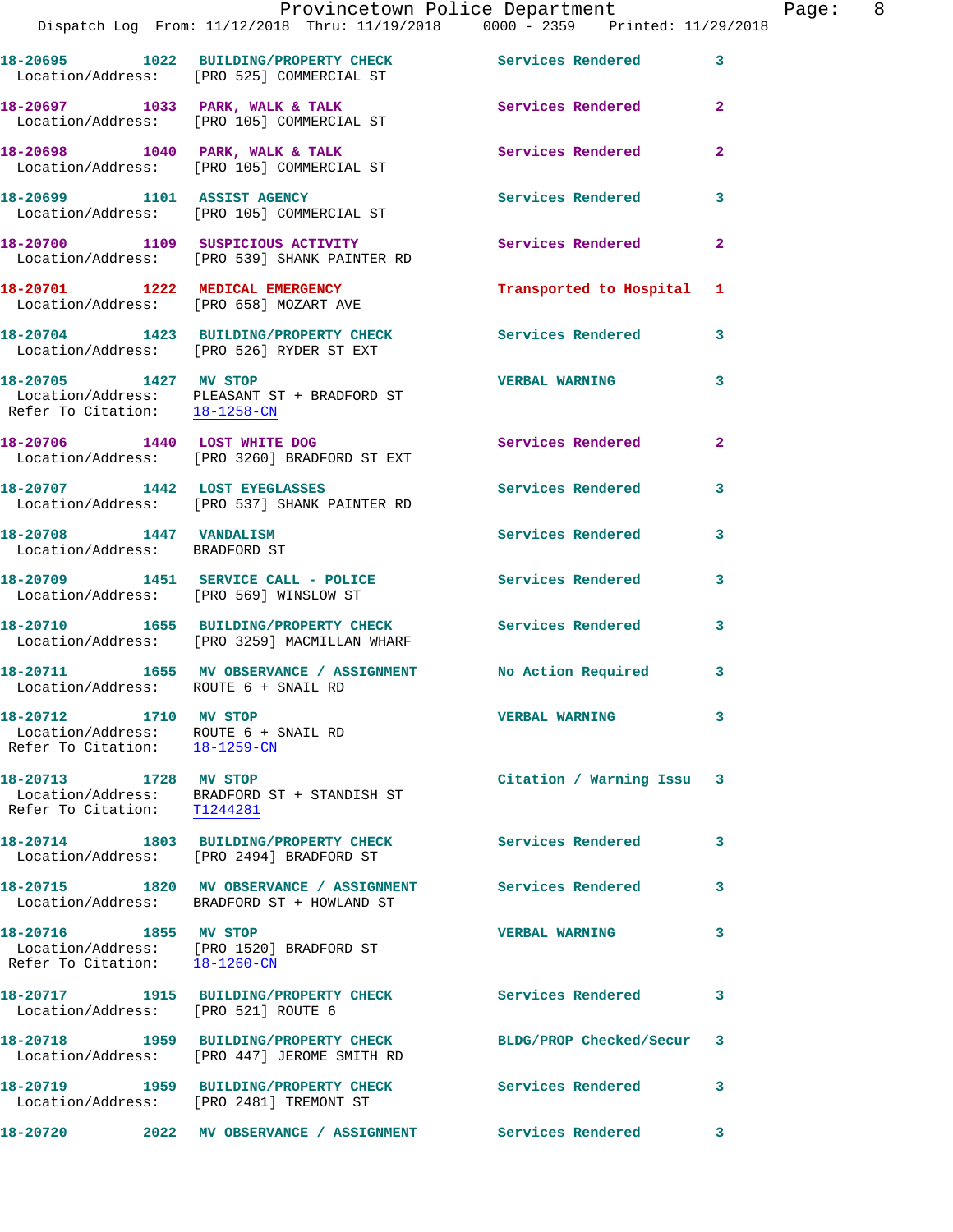|                                                    | Provincetown Police Department<br>Dispatch Log From: 11/12/2018 Thru: 11/19/2018 0000 - 2359 Printed: 11/29/2018     |                           |              | Page: 9 |  |
|----------------------------------------------------|----------------------------------------------------------------------------------------------------------------------|---------------------------|--------------|---------|--|
|                                                    | Location/Address: [PRO 3004] BRADFORD ST                                                                             |                           |              |         |  |
|                                                    | 18-20721 2057 BUILDING/PROPERTY CHECK Services Rendered 3<br>Location/Address: [PRO 526] RYDER ST EXT                |                           |              |         |  |
|                                                    | 18-20722 2112 MV OBSERVANCE / ASSIGNMENT Services Rendered 3<br>Location/Address: SHANK PAINTER RD + JEROME SMITH RD |                           |              |         |  |
|                                                    | 18-20723 2118 MV OBSERVANCE / ASSIGNMENT Services Rendered 3<br>Location/Address: BRADFORD ST + STANDISH ST          |                           |              |         |  |
|                                                    | 18-20724 2134 PARK, WALK & TALK<br>Location/Address: [PRO 3296] SHANK PAINTER RD                                     | No Action Required        | $\mathbf{2}$ |         |  |
|                                                    | 18-20725 2205 BUILDING/PROPERTY CHECK Services Rendered 3<br>Location/Address: [PRO 519] RACE POINT RD               |                           |              |         |  |
| 18-20726 2327 HAZARDS<br>Location/Address: ROUTE 6 |                                                                                                                      | SPOKEN TO                 | $\mathbf{2}$ |         |  |
|                                                    | 18-20727 2353 BUILDING/PROPERTY CHECK Services Rendered 3<br>Location/Address: [PRO 2977] COMMERCIAL ST              |                           |              |         |  |
| For Date: $11/16/2018$ - Friday                    |                                                                                                                      |                           |              |         |  |
|                                                    | 18-20728 0012 BUILDING/PROPERTY CHECK Services Rendered 3<br>Location/Address: [PRO 526] RYDER ST EXT                |                           |              |         |  |
|                                                    | 18-20729 0012 BUILDING/PROPERTY CHECK Services Rendered 3<br>Location/Address: [PRO 2500] COMMERCIAL ST              |                           |              |         |  |
|                                                    | 18-20731 0014 BUILDING/PROPERTY CHECK Services Rendered 3<br>Location/Address: [PRO 3259] MACMILLAN WHARF            |                           |              |         |  |
|                                                    | 18-20730 0020 BUILDING/PROPERTY CHECK Services Rendered 3<br>Location/Address: [PRO 2483] COMMERCIAL ST              |                           |              |         |  |
|                                                    | 18-20732 0155 BUILDING/PROPERTY CHECK BLDG/PROP Checked/Secur 3<br>Location/Address: [PRO 444] HIGH POLE HILL        |                           |              |         |  |
| Location/Address: HARRY KEMP WAY                   | 18-20733 0159 BUILDING/PROPERTY CHECK Services Rendered 3                                                            |                           |              |         |  |
|                                                    | 18-20734 0200 BUILDING/PROPERTY CHECK Services Rendered 3<br>Location/Address: [PRO 3317] CEMETERY RD                |                           |              |         |  |
|                                                    | 18-20735 0248 BUILDING/PROPERTY CHECK Services Rendered 3<br>Location/Address: [PRO 94] BRADFORD ST                  |                           |              |         |  |
|                                                    | 18-20736 0409 BUILDING/PROPERTY CHECK Services Rendered 3<br>Location/Address: [PRO 2512] JEROME SMITH RD            |                           |              |         |  |
| Location/Address: [PRO 3440] ROUTE 6               | 18-20737 0539 MV OBSERVANCE / ASSIGNMENT Services Rendered 3                                                         |                           |              |         |  |
|                                                    | 18-20738 0600 MV OBSERVANCE / ASSIGNMENT Services Rendered 3<br>Location/Address: HOWLAND ST + BRADFORD ST           |                           |              |         |  |
| 18-20739 0612 HAZARDS                              | Location/Address: [PRO 105] COMMERCIAL ST                                                                            | Removed Hazard            | $\mathbf{2}$ |         |  |
|                                                    | 18-20741 0622 BUILDING/PROPERTY CHECK Services Rendered 3<br>Location/Address: [PRO 106] COMMERCIAL ST               |                           |              |         |  |
|                                                    | 18-20740 0624 BUILDING/PROPERTY CHECK Services Rendered 3<br>Location/Address: [PRO 2520] PRINCE ST                  |                           |              |         |  |
|                                                    | 18-20742 0645 ALARM - GENERAL<br>Location/Address: [PRO 242] COMMERCIAL ST                                           | False Alarm Weather (No 1 |              |         |  |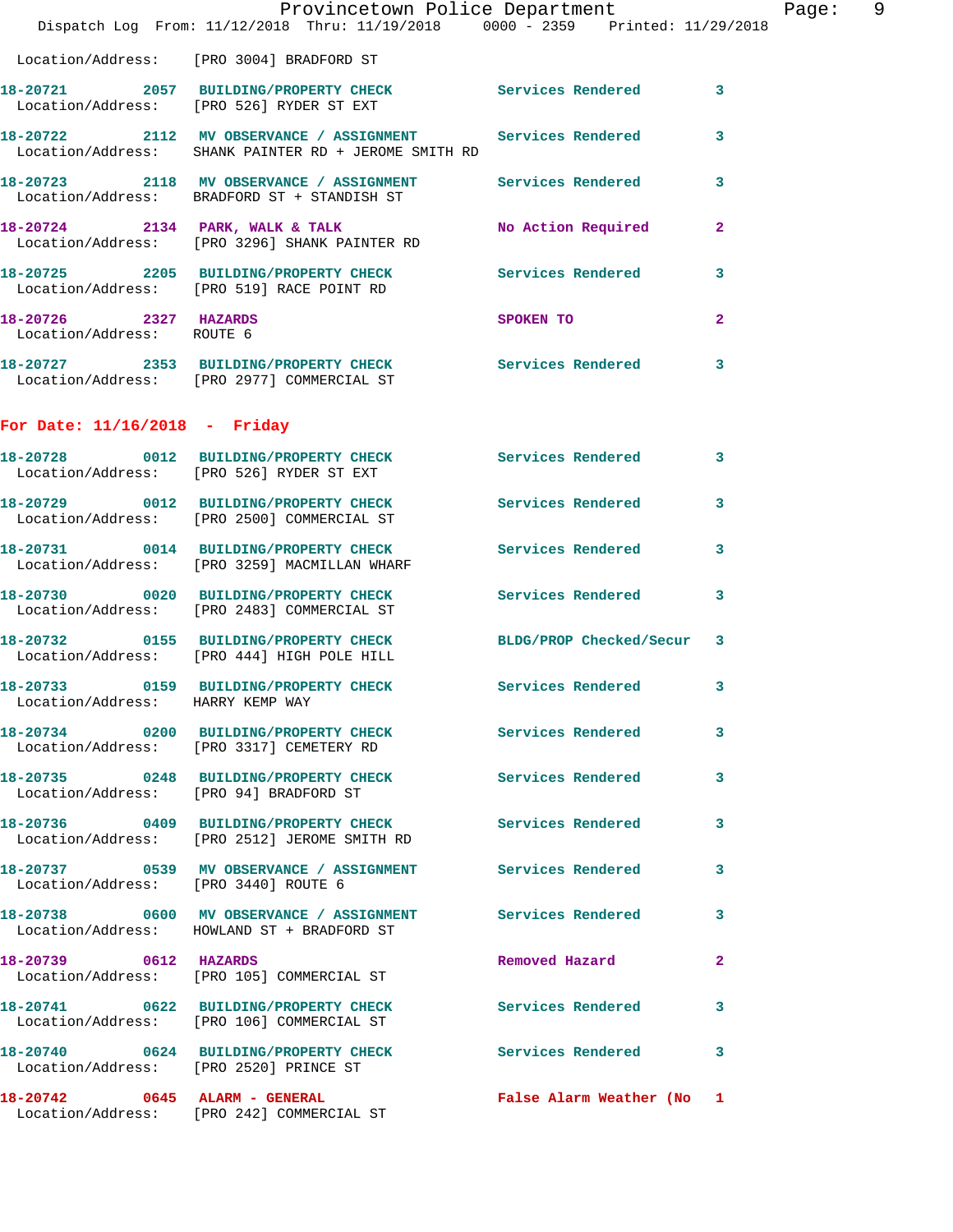|                                                                      | Provincetown Police Department<br>Dispatch Log From: 11/12/2018 Thru: 11/19/2018 0000 - 2359 Printed: 11/29/2018 |                           |                |
|----------------------------------------------------------------------|------------------------------------------------------------------------------------------------------------------|---------------------------|----------------|
|                                                                      | 18-20743 0646 ALARM - GENERAL<br>Location/Address: [PRO 1714] COMMERCIAL ST                                      | False Alarm Weather (No   | 1              |
| 18-20744 0700 HAZARDS                                                | Location/Address: [PRO 356] COMMERCIAL ST                                                                        | Referred to Other Agenc   | 2              |
| 18-20745 0717 HAZARDS                                                | Location/Address: [PRO 1656] SHANK PAINTER RD                                                                    | Referred to Other Agenc   | $\mathbf{2}$   |
|                                                                      | 18-20746 0725 UNSTABLE PHONE POLE<br>Location/Address: COMMERCIAL ST + CARVER ST                                 | Referred to Other Agenc   | $\mathbf{2}$   |
| 18-20747 0730 WALK TO SCHOOL                                         | Location/Address: [PRO 16] BRADFORD ST                                                                           | <b>Services Rendered</b>  | 3              |
|                                                                      | 18-20748 0730 PET PANTRY<br>Location/Address: [PRO 3296] SHANK PAINTER RD                                        | <b>Services Rendered</b>  | 3              |
| 18-20749 0752 AT SCHOOL                                              | Location/Address: [PRO 569] WINSLOW ST                                                                           | Services Rendered         | 3              |
|                                                                      | 18-20750 0835 ALARM - GENERAL<br>Location/Address: [PRO 2576] COMMERCIAL ST                                      | <b>Services Rendered</b>  | 1              |
| 18-20751 0840 HAZARDS                                                | Location/Address: [PRO 94] BRADFORD ST                                                                           | Referred to Other Agenc   | $\overline{2}$ |
|                                                                      | 18-20752 0845 PARK, WALK & TALK<br>Location/Address: [PRO 2877] COMMERCIAL ST                                    | Services Rendered         | 2              |
|                                                                      | 18-20753 0852 MEDICAL EMERGENCY<br>Location/Address: [PRO 1431] SHIPS WAY RD                                     | Transported to Hospital   | 1              |
|                                                                      | 18-20755 0926 BUILDING/PROPERTY CHECK<br>Location/Address: [PRO 4080] RYDER ST EXT                               | Services Rendered         | 3              |
|                                                                      | 18-20754 0934 BUILDING/PROPERTY CHECK<br>Location/Address: [PRO 2898] JEROME SMITH RD                            | BLDG/PROP Checked/Secur   | 3              |
|                                                                      | 18-20756 0937 MV OBSERVANCE / ASSIGNMENT<br>Location/Address: [PRO 3670] SHANK PAINTER RD                        | Services Rendered         | 3              |
| 18-20757 0945 HAZARDS<br>Location/Address: [PRO 521] ROUTE 6         |                                                                                                                  | Referred to Other Agenc 2 |                |
| Location/Address: [PRO 2519] ROUTE 6                                 | 18-20758 0951 MV OBSERVANCE / ASSIGNMENT Services Rendered                                                       |                           | 3              |
| 18-20760 1025 911 - GENERAL                                          | Location/Address: [PRO 3296] SHANK PAINTER RD                                                                    | Services Rendered         | 1              |
| 18-20761 1104 AT SCHOOL<br>Location/Address: [PRO 569] WINSLOW ST    |                                                                                                                  | Services Rendered         | 3              |
| 18-20762 1122 PARK, WALK & TALK                                      | Location/Address: [PRO 537] SHANK PAINTER RD                                                                     | Services Rendered         | $\mathbf{2}$   |
| 18-20763 1151 SERVE WARRANT<br>Location/Address: [PRO 1234] ALDEN ST |                                                                                                                  | Could Not Locate          | 3              |
| 18-20764 1156 ANIMAL CALL                                            | Location/Address: [PRO 819] COMMERCIAL ST                                                                        | Services Rendered         | $\mathbf{2}$   |
| 18-20765 1213 MV STOP<br>Refer To Citation: T1244282                 | Location/Address: [PRO 3670] SHANK PAINTER RD                                                                    | Citation / Warning Issu   | 3              |
|                                                                      | 18-20766 1238 BUILDING/PROPERTY CHECK<br>Location/Address: [PRO 2206] PILGRIMS LANDING                           | BLDG/PROP Checked/Secur   | 3              |
| 18-20767                                                             | 1304 LARCENY / FORGERY / FRAUD                                                                                   | Services Rendered         | $\mathbf{2}$   |

Page:  $10$ <br> $18$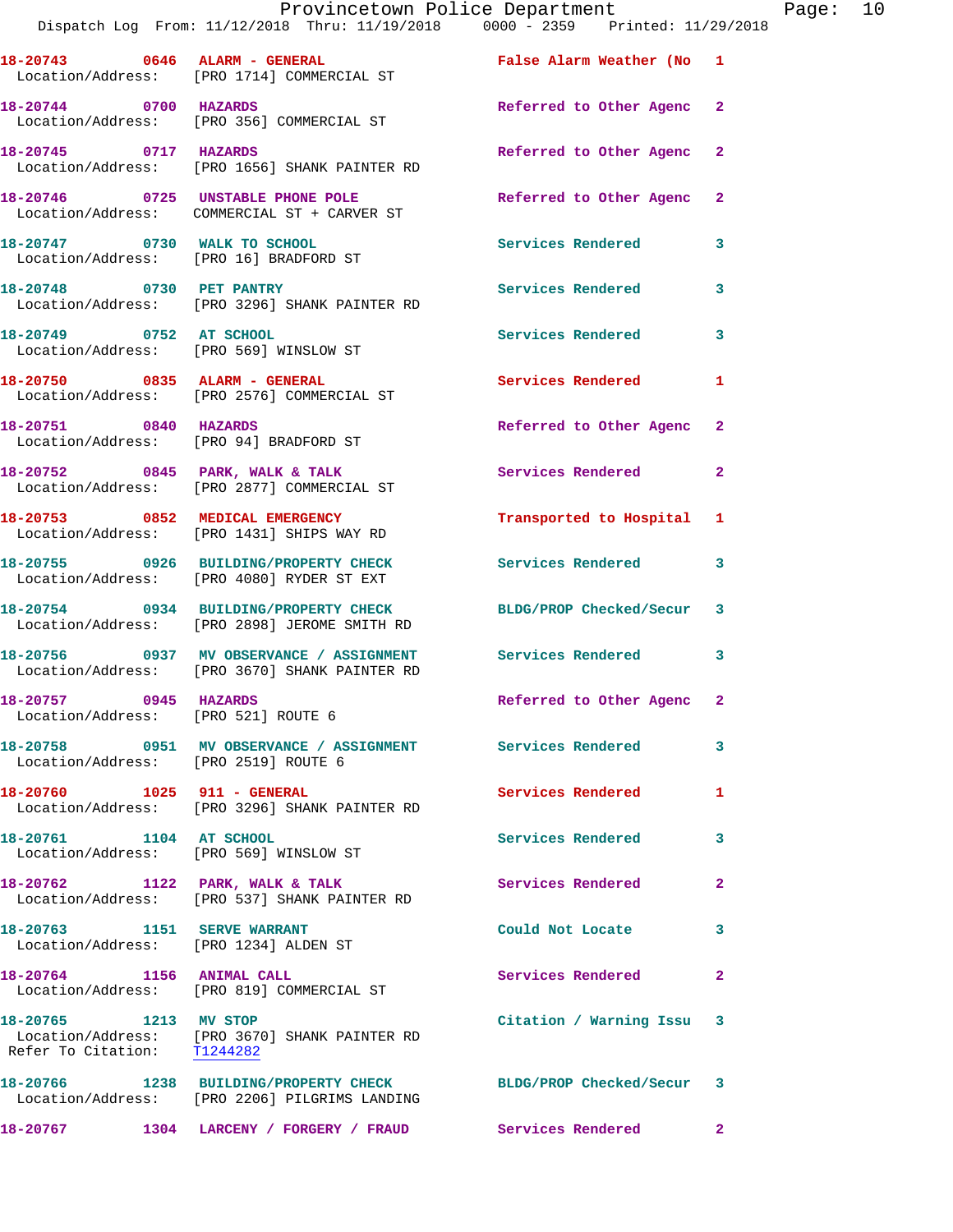|                                                        | Provincetown Police Department<br>Dispatch Log From: $11/12/2018$ Thru: $11/19/2018$ 0000 - 2359 Printed: $11/29/2018$ |                           | Page: 11       |  |
|--------------------------------------------------------|------------------------------------------------------------------------------------------------------------------------|---------------------------|----------------|--|
|                                                        | Location/Address: [PRO 3670] SHANK PAINTER RD                                                                          |                           |                |  |
|                                                        | 18-20768 1342 ALARM - GENERAL<br>Location/Address: [PRO 2786] YOUNGS CT                                                | False Alarm Weather (No 1 |                |  |
|                                                        | 18-20771 1514 SERVICE CALL - SCHOOL Services Rendered 3<br>Location/Address: [PRO 569] WINSLOW ST                      |                           |                |  |
|                                                        | 18-20772 1600 BUILDING/PROPERTY CHECK Services Rendered 3<br>Location/Address: [PRO 2483] COMMERCIAL ST                |                           |                |  |
|                                                        | 18-20773 1604 MEDICAL EMERGENCY Transported to Hospital 1<br>Location/Address: [PRO 440] HARRY KEMP WAY                |                           |                |  |
|                                                        | 18-20775   1613   ASSIST DEPARTMENT / MUTUAL AID   Services Rendered   3<br>Location/Address: [PRO 1841] NICKERSON ST  |                           |                |  |
|                                                        | 18-20774 1617 MV OBSERVANCE / ASSIGNMENT Services Rendered<br>Location/Address: [PRO 3440] ROUTE 6                     |                           | 3              |  |
|                                                        | 18-20776 1622 MEDICAL EMERGENCY PATIENT REFUSAL 1<br>Location/Address: [PRO 440] HARRY KEMP WAY                        |                           |                |  |
|                                                        | 18-20777 1659 MV OBSERVANCE / ASSIGNMENT Services Rendered<br>Location/Address: BRADFORD ST + HOWLAND ST               |                           | 3              |  |
| Refer To Arrest: 18-258-AR                             | 18-20778 1757 SERVE WARRANT<br>Location/Address: [PRO 542] SHANK PAINTER RD                                            | Arrest(s) Made 3          |                |  |
|                                                        | 18-20779 1901 BUILDING/PROPERTY CHECK Services Rendered<br>Location/Address: [PRO 2977] COMMERCIAL ST                  |                           | 3              |  |
|                                                        | 18-20780 1915 BUILDING/PROPERTY CHECK Services Rendered<br>Location/Address: [PRO 3430] COMMERCIAL ST                  |                           | 3              |  |
|                                                        | 18-20781 1930 BUILDING/PROPERTY CHECK Services Rendered<br>Location/Address: [PRO 3259] MACMILLAN WHARF                |                           | $\mathbf{3}$   |  |
|                                                        | 18-20782 2008 MEDICAL EMERGENCY<br>Location/Address: [PRO 542] SHANK PAINTER RD                                        | Transported to Hospital 1 |                |  |
| Location/Address: [OT] M ST WOUTH W                    | 18-20783 2014 ASSIST DEPARTMENT / MUTUAL AID Referred to Other Agenc 3                                                 |                           |                |  |
| 18-20784 2036 FOLLOW UP                                | Location/Address: [PRO 542] SHANK PAINTER RD<br>Refer To Arrest: 18-258-AR                                             | SPOKEN TO                 | $\overline{2}$ |  |
|                                                        | 18-20785 2055 SUSPICIOUS ACTIVITY<br>Location/Address: [PRO 537] SHANK PAINTER RD                                      | BLDG/PROP Checked/Secur   | -2             |  |
|                                                        | 18-20786 2113 MEDICAL EMERGENCY<br>Location/Address: [PRO 1696] BAYBERRY AVE                                           | <b>PATIENT REFUSAL</b>    | 1              |  |
| 18-20787 2142 MV STOP<br>Refer To Citation: 18-1261-CN | Location/Address: BRADFORD ST + HOWLAND ST                                                                             | <b>VERBAL WARNING</b>     | 3              |  |
| 18-20788 2159 MV STOP<br>Refer To Citation: 18-1262-CN | Location/Address: BRADFORD ST + COTTAGE ST                                                                             | <b>VERBAL WARNING</b>     | 3              |  |
| 18-20791 2354 MV STOP                                  | Location/Address: [PRO 2542] COMMERCIAL ST<br>Refer To Citation: 18-1263-CN                                            | <b>VERBAL WARNING</b>     | 3              |  |
|                                                        |                                                                                                                        |                           |                |  |

**For Date: 11/17/2018 - Saturday**

| 18-20792 |  | 0010 BUILDING/PROPERTY CHECK |  |  | Services Rendered |  |
|----------|--|------------------------------|--|--|-------------------|--|
|----------|--|------------------------------|--|--|-------------------|--|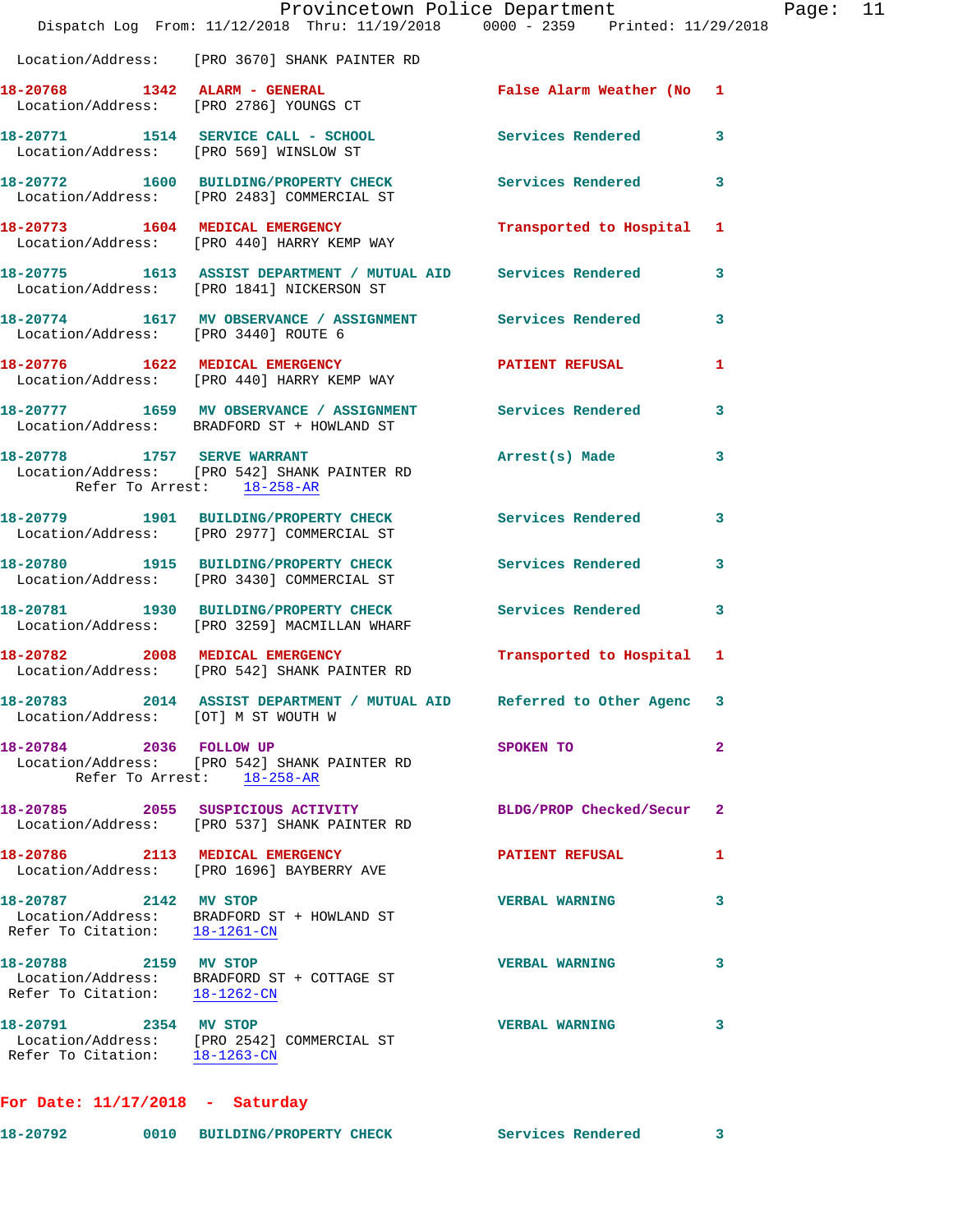|                                                        | Provincetown Police Department<br>Dispatch Log From: 11/12/2018 Thru: 11/19/2018 0000 - 2359 Printed: 11/29/2018 |                          |                |
|--------------------------------------------------------|------------------------------------------------------------------------------------------------------------------|--------------------------|----------------|
|                                                        | Location/Address: [PRO 526] RYDER ST EXT                                                                         |                          |                |
|                                                        | 18-20793 0021 MV OBSERVANCE / ASSIGNMENT Services Rendered<br>Location/Address: HOWLAND ST + BRADFORD ST         |                          | 3              |
|                                                        | 18-20794 0101 MV STOP<br>Location/Address: [PRO 539] SHANK PAINTER RD<br>Refer To Citation: $18-1264-CN$         | <b>VERBAL WARNING</b>    | 3              |
|                                                        | 18-20795 0138 MEDICAL EMERGENCY<br>Location/Address: [PRO 1789] BRADFORD ST                                      | Transported to Hospital  | 1              |
|                                                        | 18-20796 0230 BUILDING/PROPERTY CHECK<br>Location/Address: [PRO 3165] RACE POINT RD                              | Services Rendered        | 3              |
|                                                        | 18-20797 0240 PARK, WALK & TALK<br>Location/Address: [PRO 539] SHANK PAINTER RD                                  | Services Rendered        | $\mathbf{2}$   |
| Location/Address: [PRO 521] ROUTE 6                    | 18-20798 0259 BUILDING/PROPERTY CHECK                                                                            | <b>Services Rendered</b> | 3              |
|                                                        | 18-20799 0531 MEDICAL EMERGENCY<br>Location/Address: [PRO 520] SANDY HILL LN                                     | Transported to Hospital  | 1              |
| Location/Address: ROUTE 6                              | 18-20800 0544 MV OBSERVANCE / ASSIGNMENT Services Rendered                                                       |                          | 3              |
|                                                        | 18-20801 0601 BUILDING/PROPERTY CHECK<br>Location/Address: [PRO 537] SHANK PAINTER RD                            | BLDG/PROP Checked/Secur  | 3              |
| 18-20803 0750 MV COMPLAINT                             | Location/Address: RYDER ST + COMMERCIAL ST                                                                       | Services Rendered        | $\overline{a}$ |
| Location/Address: RACE POINT RD                        | 18-20802 0751 MV OBSERVANCE / ASSIGNMENT Services Rendered                                                       |                          | 3              |
|                                                        | 18-20804 0807 BUILDING/PROPERTY CHECK Services Rendered<br>Location/Address: [PRO 518] RACE POINT RD             |                          | 3              |
|                                                        | 18-20805 0826 PARK, WALK & TALK<br>Location/Address: [PRO 2500] COMMERCIAL ST                                    | <b>Services Rendered</b> | $\mathbf{2}$   |
| 18-20806 0900 MV STOP<br>Refer To Citation: 18-1265-CN | Location/Address: [PRO 756] BRADFORD ST                                                                          | <b>VERBAL WARNING</b>    | 3              |
| 18-20807 0925 HAZARDS                                  | Location/Address: WEST VINE ST + BRADFORD ST EXT                                                                 | Referred to Other Agenc  | $\mathbf{2}$   |
| 18-20809 0941 PET PANTRY                               | Location/Address: [PRO 3296] SHANK PAINTER RD                                                                    | Services Rendered        | 3              |
| Location/Address: JEROME SMITH RD                      | 18-20808 0946 MV OBSERVANCE / ASSIGNMENT Services Rendered                                                       |                          | 3              |
| 18-20810                                               | 1000 SERVICE CALL - POLICE<br>Location/Address: [PRO 732] BRADFORD ST                                            | <b>Services Rendered</b> | 3              |
|                                                        | 18-20812 1019 BUILDING/PROPERTY CHECK<br>Location/Address: [PRO 2977] COMMERCIAL ST                              | <b>Services Rendered</b> | 3              |
|                                                        | 18-20811 1026 BUILDING/PROPERTY CHECK<br>Location/Address: [PRO 2206] PILGRIMS LANDING                           | BLDG/PROP Checked/Secur  | 3              |
|                                                        | 18-20813 1041 BUILDING/PROPERTY CHECK<br>Location/Address: [PRO 3259] MACMILLAN WHARF                            | Services Rendered        | 3              |
| Location/Address: [PRO 2518] ROUTE 6                   | 18-20814 1041 MV OBSERVANCE / ASSIGNMENT Services Rendered                                                       |                          | 3              |
| 18-20817                                               | 1153 BUILDING/PROPERTY CHECK BLDG/PROP Checked/Secur                                                             |                          | 3              |

Page: 12<br>D18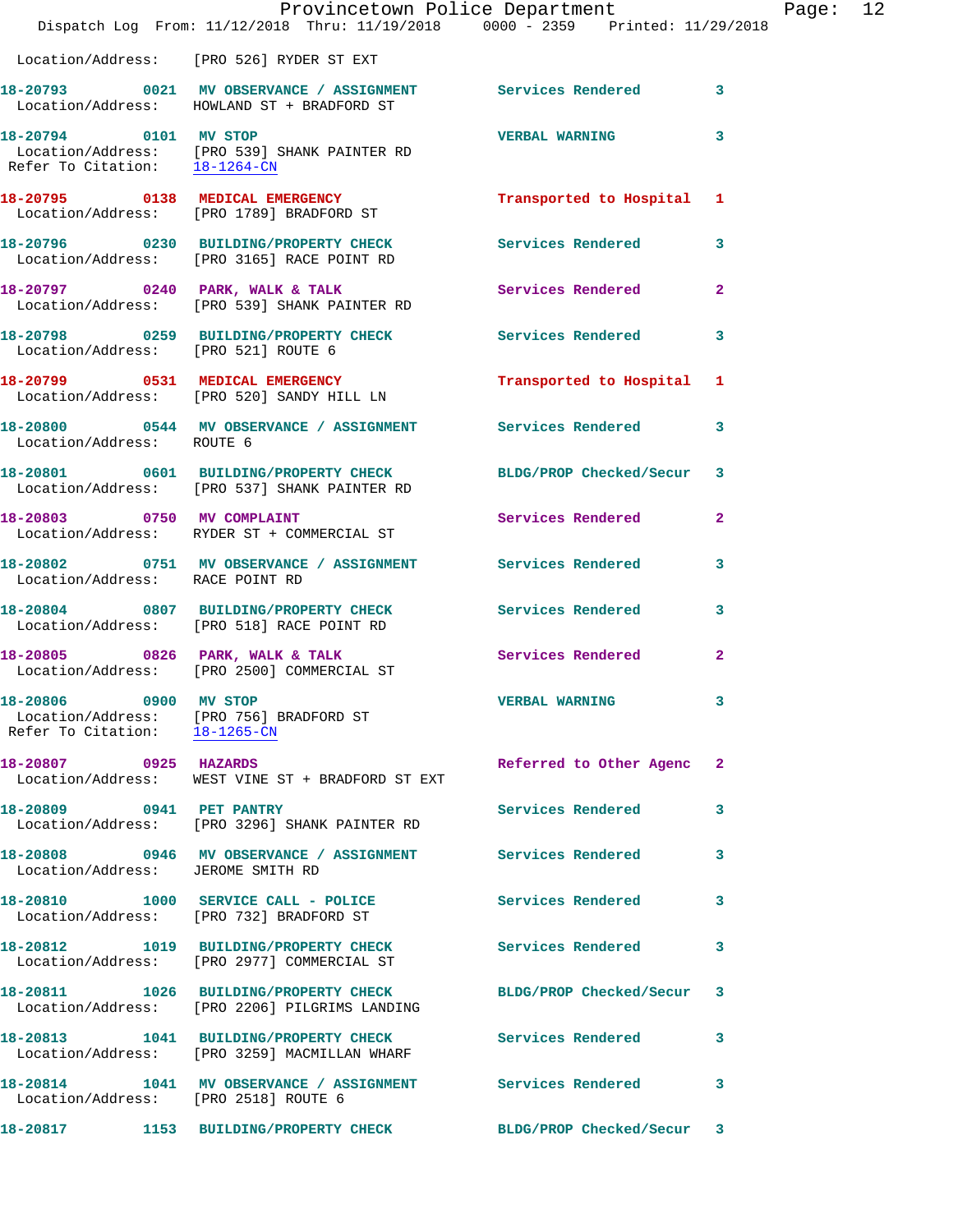|                                                        | Dispatch Log From: 11/12/2018 Thru: 11/19/2018 0000 - 2359 Printed: 11/29/2018                                  | Provincetown Police Department |                | Page: 13 |  |
|--------------------------------------------------------|-----------------------------------------------------------------------------------------------------------------|--------------------------------|----------------|----------|--|
| Location/Address: [PRO 3287] ROUTE 6                   |                                                                                                                 |                                |                |          |  |
| 18-20818 1229 MV STOP                                  | Location/Address: [PRO 539] SHANK PAINTER RD<br>Refer To Citation: $\frac{18-1266-CN}{\ }$                      | <b>VERBAL WARNING</b>          | 3              |          |  |
|                                                        | 18-20819 1245 FOLLOW UP<br>Location/Address: [PRO 3392] COMMERCIAL ST                                           | FOLLOW UP                      | $\mathbf{2}$   |          |  |
|                                                        | 18-20820 1306 MEDICAL EMERGENCY<br>Location/Address: [PRO 2426] COMMERCIAL ST                                   | Transported to Hospital 1      |                |          |  |
|                                                        | 18-20821 1325 ANIMAL CALL<br>Location/Address: [PRO 2283] COMMERCIAL ST                                         | Services Rendered              | $\overline{2}$ |          |  |
|                                                        | 18-20822 1400 BUILDING/PROPERTY CHECK<br>Location/Address: [PRO 2898] JEROME SMITH RD                           | BLDG/PROP Checked/Secur 3      |                |          |  |
| Location/Address: ROUTE 6                              | 18-20823 1558 MV OBSERVANCE / ASSIGNMENT Services Rendered                                                      |                                | 3              |          |  |
|                                                        | 18-20824 1630 BUILDING/PROPERTY CHECK Services Rendered<br>Location/Address: [PRO 2490] PROVINCELANDS RD        |                                | 3              |          |  |
| Location/Address: [PRO 521] ROUTE 6                    | 18-20825 1652 BUILDING/PROPERTY CHECK BLDG/PROP Checked/Secur 3                                                 |                                |                |          |  |
| Location/Address: CONWELL ST + ROUTE 6                 | 18-20826 1722 MV OBSERVANCE / ASSIGNMENT Services Rendered                                                      |                                | 3              |          |  |
| 18-20828 1730 MV STOP                                  | Location/Address: BRADFORD ST + DYER ST<br>Refer To Citation: $18-1267$ -CN                                     | <b>VERBAL WARNING</b>          | 3              |          |  |
|                                                        | 18-20827 1735 BUILDING/PROPERTY CHECK<br>Location/Address: [PRO 526] RYDER ST EXT                               | Services Rendered              | 3              |          |  |
|                                                        | 18-20829 1824 PARK, WALK & TALK<br>Location/Address: [PRO 3870] COMMERCIAL ST                                   | Services Rendered              | $\mathbf{2}$   |          |  |
|                                                        | 18-20830 1932 MV OBSERVANCE / ASSIGNMENT Services Rendered<br>Location/Address: HOWLAND ST + BRADFORD ST        |                                | 3              |          |  |
|                                                        | 18-20831 2002 BUILDING/PROPERTY CHECK<br>Location/Address: [PRO 2494] BRADFORD ST                               | Services Rendered              | 3              |          |  |
|                                                        | 18-20832 2009 BUILDING/PROPERTY CHECK Services Rendered<br>Location/Address: [PRO 3259] MACMILLAN WHARF         |                                | 3              |          |  |
| 18-20833 2009 MV STOP<br>Refer To Citation: 18-1268-CN | Location/Address: [PRO 524] COMMERCIAL ST                                                                       | <b>VERBAL WARNING</b>          | 3              |          |  |
|                                                        | 18-20834  2028  BUILDING/PROPERTY CHECK  Services Rendered<br>Location/Address: [PRO 75] CAPTAIN BERTIES WAY    |                                | 3              |          |  |
| Location/Address: [PRO 3672] ROUTE 6                   | 18-20835 2041 MV OBSERVANCE / ASSIGNMENT Services Rendered                                                      |                                | 3              |          |  |
| Location/Address: ROUTE 6 + CONWELL ST                 | 18-20836 2103 MV OBSERVANCE / ASSIGNMENT Services Rendered                                                      |                                | 3              |          |  |
|                                                        | 18-20837 2124 BUILDING/PROPERTY CHECK BLDG/PROP Checked/Secur<br>Location/Address: [PRO 75] CAPTAIN BERTIES WAY |                                | 3              |          |  |
|                                                        | 18-20838 2211 BUILDING/PROPERTY CHECK<br>Location/Address: [PRO 2539] RYDER ST EXT                              | BLDG/PROP Checked/Secur 3      |                |          |  |
|                                                        | 18-20839 2212 BUILDING/PROPERTY CHECK                                                                           | Services Rendered 3            |                |          |  |

Location/Address: [PRO 3317] CEMETERY RD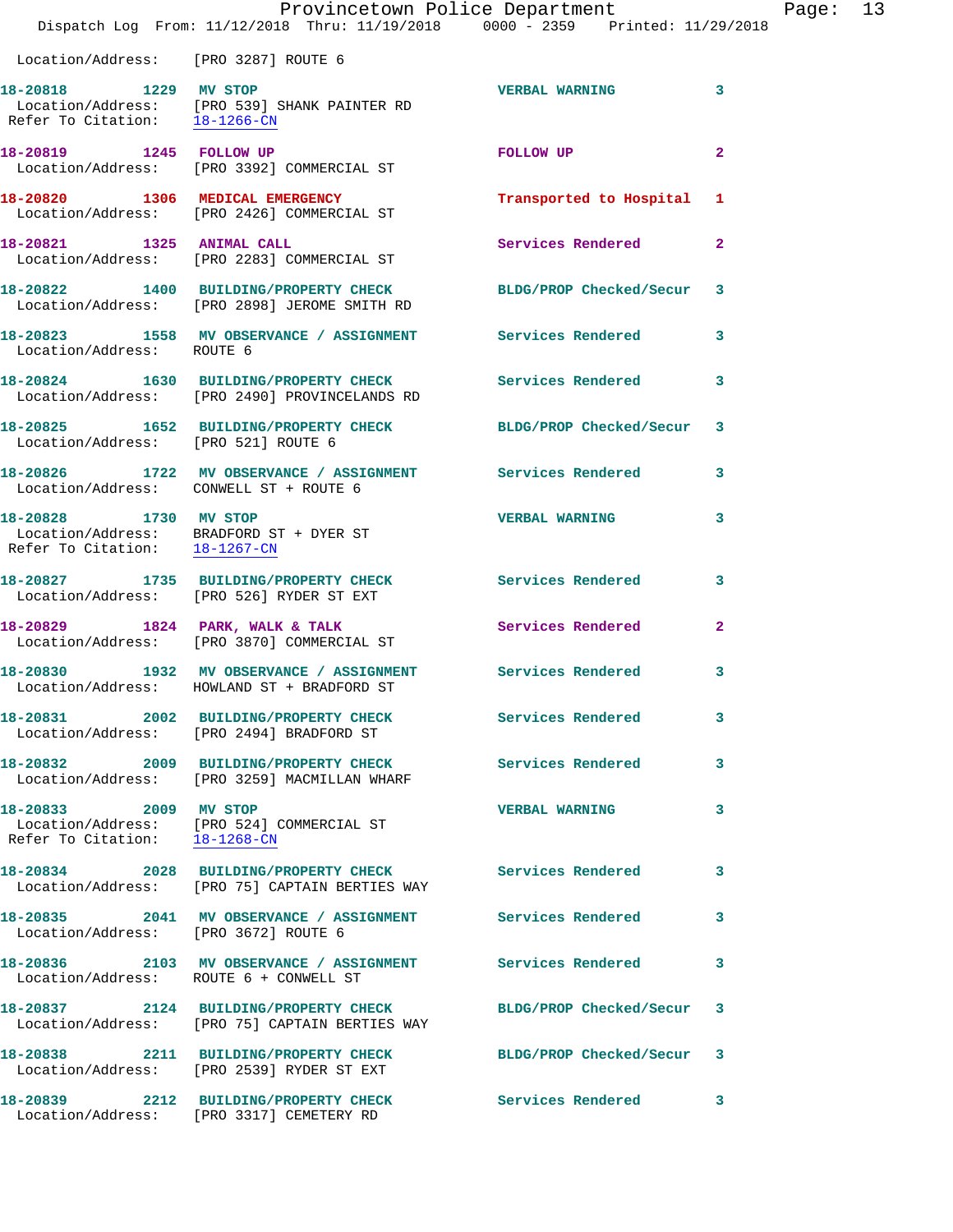|                               | Provincetown Police Department                                                                                 |                          |                |
|-------------------------------|----------------------------------------------------------------------------------------------------------------|--------------------------|----------------|
|                               | Dispatch Log From: 11/12/2018 Thru: 11/19/2018 0000 - 2359 Printed: 11/29/2018                                 |                          |                |
|                               | 18-20840 2312 SUSPICIOUS ACTIVITY Services Rendered<br>Location/Address: [PRO 2564] COMMERCIAL ST              |                          | $\mathbf{2}$   |
|                               | 18-20841 2317 MV OBSERVANCE / ASSIGNMENT Services Rendered<br>Location/Address: HOWLAND ST + BRADFORD ST       |                          | 3              |
|                               | 18-20842 2351 PARK, WALK & TALK<br>Location/Address: [PRO 526] RYDER ST EXT                                    | Services Rendered        | $\mathbf{2}$   |
| For Date: 11/18/2018 - Sunday |                                                                                                                |                          |                |
|                               | 18-20843 0004 BAR CHECK<br>Location/Address: [PRO 399] COMMERCIAL ST                                           | <b>Services Rendered</b> | $\mathbf{2}$   |
| 18-20844 0013 BAR CHECK       | Location/Address: [PRO 3443] COMMERCIAL ST                                                                     | Services Rendered        | $\mathbf{2}$   |
|                               | 18-20846 0025 BUILDING/PROPERTY CHECK<br>Location/Address: [PRO 2483] COMMERCIAL ST                            | Services Rendered        | 3              |
|                               | 18-20845 0026 BUILDING/PROPERTY CHECK BLDG/PROP Checked/Secur<br>Location/Address: [PRO 3430] COMMERCIAL ST    |                          | 3              |
|                               | 18-20847 0056 MV OBSERVANCE / ASSIGNMENT Services Rendered<br>Location/Address: [PRO 2513] ROUTE 6             |                          | 3              |
|                               | 18-20848 0058 MV OBSERVANCE / ASSIGNMENT Services Rendered<br>Location/Address: BRADFORD ST + HOWLAND ST       |                          | 3              |
| 18-20849 0111 MV STOP         | Location/Address: [PRO 57] BRADFORD ST<br>Refer To Citation: 18-1269-CN                                        | <b>VERBAL WARNING</b>    | 3              |
|                               | 18-20850 0123 BUILDING/PROPERTY CHECK Services Rendered<br>Location/Address: [PRO 521] ROUTE 6                 |                          | 3              |
|                               | 18-20852 0143 MV OBSERVANCE / ASSIGNMENT BLDG/PROP Checked/Secur<br>Location/Address: [PRO 3430] COMMERCIAL ST |                          | 3              |
| Location/Address: ROUTE 6     | 18-20851 0146 BUILDING/PROPERTY CHECK Services Rendered                                                        |                          | 3              |
|                               | 18-20853 0208 BUILDING/PROPERTY CHECK BLDG/PROP Checked/Secur<br>Location/Address: [PRO 2977] COMMERCIAL ST    |                          | 3              |
|                               | 18-20854 0215 SUSPICIOUS ACTIVITY<br>Location/Address: [PRO 537] SHANK PAINTER RD                              | No Action Required       | $\mathbf{2}$   |
|                               | 18-20855 0239 BUILDING/PROPERTY CHECK Services Rendered<br>Location/Address: [PRO 2520] PRINCE ST              |                          | 3              |
|                               | 18-20857 0243 MV OBSERVANCE / ASSIGNMENT Services Rendered<br>Location/Address: [PRO 2479] ROUTE 6             |                          | 3              |
|                               | 18-20856 0251 BUILDING/PROPERTY CHECK Services Rendered<br>Location/Address: [PRO 3318] CEMETERY RD            |                          | 3              |
|                               | 18-20858 0349 BUILDING/PROPERTY CHECK Services Rendered<br>Location/Address: [PRO 2512] JEROME SMITH RD        |                          | 3              |
|                               | 18-20859 0426 BUILDING/PROPERTY CHECK Services Rendered<br>Location/Address: [PRO 2540] RACE POINT RD          |                          | 3              |
|                               | 18-20860 0544 BUILDING/PROPERTY CHECK<br>Location/Address: [PRO 1646] WINSLOW ST                               | Services Rendered        | 3              |
|                               | 18-20862 0550 MV OBSERVANCE / ASSIGNMENT Services Rendered<br>Location/Address: SHANK PAINTER RD + COURT ST    |                          | 3              |
|                               |                                                                                                                |                          | 3 <sup>7</sup> |

Page: 14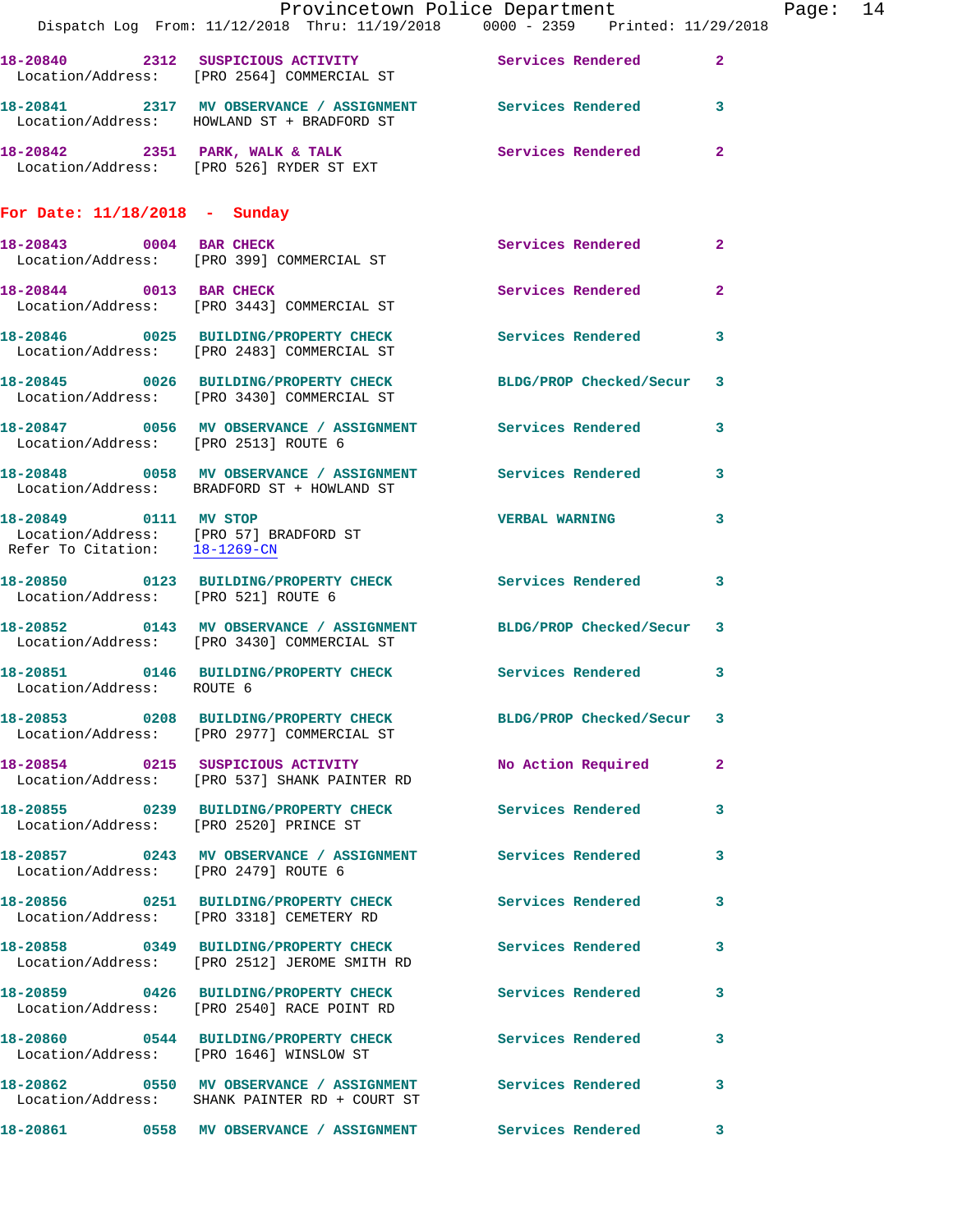|                                                        | Provincetown Police Department                                                                                | Dispatch Log From: 11/12/2018 Thru: 11/19/2018 0000 - 2359 Printed: 11/29/2018                        |                |
|--------------------------------------------------------|---------------------------------------------------------------------------------------------------------------|-------------------------------------------------------------------------------------------------------|----------------|
|                                                        | Location/Address: [PRO 447] JEROME SMITH RD                                                                   |                                                                                                       |                |
|                                                        | 18-20863 0707 WELLNESS CHECK<br>Location/Address: [PRO 3222] ALDEN ST                                         | Services Rendered                                                                                     | 3              |
|                                                        |                                                                                                               | 18-20865 0903 BUILDING/PROPERTY CHECK Services Rendered<br>Location/Address: [PRO 2500] COMMERCIAL ST | 3              |
|                                                        | 18-20868 0923 MV OBSERVANCE / ASSIGNMENT<br>Location/Address: [PRO 2513] ROUTE 6                              | <b>Services Rendered</b>                                                                              | 3              |
| Location/Address: STABLE PATH                          | 18-20869 0926 BUILDING/PROPERTY CHECK                                                                         | <b>Services Rendered</b>                                                                              | 3              |
|                                                        | 18-20870 0929 BUILDING/PROPERTY CHECK Services Rendered<br>Location/Address: SEASHORE PARK DR                 |                                                                                                       | 3              |
|                                                        | 18-20872 1004 MV OBSERVANCE / ASSIGNMENT Services Rendered<br>Location/Address: SHANK PAINTER RD + COURT ST   |                                                                                                       | 3              |
|                                                        | 18-20873 1022 BUILDING/PROPERTY CHECK<br>Location/Address: [PRO 521] ROUTE 6                                  | Services Rendered                                                                                     | 3              |
|                                                        | 18-20874 1100 PARK, WALK & TALK<br>Location/Address: [PRO 175] COMMERCIAL ST                                  | <b>Services Rendered</b>                                                                              | $\overline{a}$ |
|                                                        | 18-20875 1112 MV DISABLED<br>Location/Address: [PRO 2513] ROUTE 6                                             | No Action Required                                                                                    | $\mathbf{2}$   |
| 18-20876 1148 ANIMAL CALL                              | Location/Address: [PRO 1265] COMMERCIAL ST                                                                    | Services Rendered                                                                                     | $\mathbf{2}$   |
|                                                        | Location/Address: SHANK PAINTER RD + BROWNE ST                                                                | 18-20877 1346 MV OBSERVANCE / ASSIGNMENT Services Rendered                                            | 3              |
|                                                        | 18-20878 1402 BUILDING/PROPERTY CHECK<br>Location/Address: [PRO 2206] PILGRIMS LANDING                        | Services Rendered                                                                                     | 3              |
|                                                        | Location/Address: ROUTE 6 + SNAIL RD                                                                          | 18-20879 1556 MV OBSERVANCE / ASSIGNMENT Services Rendered                                            | 3              |
| 18-20880 1556 MV STOP<br>Refer To Citation: 18-1270-CN | Location/Address: [PRO 521] ROUTE 6                                                                           | <b>VERBAL WARNING</b>                                                                                 | 3              |
|                                                        | 18-20881 1611 BUILDING/PROPERTY CHECK<br>Location/Address: [PRO 2977] COMMERCIAL ST                           | Services Rendered                                                                                     | 3              |
|                                                        | 18-20882 1612 HARASSMENT / THREATS<br>Location/Address: [PRO 1119] WAREHAM ST<br>Refer To Field Int: 18-40-FI | Referred to Other Agenc                                                                               | $\mathbf{2}$   |
| 18-20884                                               | 1729 BUILDING/PROPERTY CHECK<br>Location/Address: [PRO 444] HIGH POLE HILL                                    | Services Rendered                                                                                     | 3              |
| 18-20885 1740 MV STOP<br>Refer To Citation: 18-1271-CN | Location/Address: [PRO 2513] ROUTE 6<br>Refer To Field Int: 18-41-FI                                          | <b>VERBAL WARNING</b>                                                                                 | 3              |
|                                                        | 18-20886 1859 BUILDING/PROPERTY CHECK<br>Location/Address: [PRO 564] BAYBERRY AVE                             | <b>Services Rendered</b>                                                                              | 3              |
|                                                        | 18-20887 2053 MV OBSERVANCE / ASSIGNMENT<br>Location/Address: ROUTE 6 + HOWLAND ST                            | Services Rendered                                                                                     | 3              |
| 18-20888 2100 MV STOP                                  | Location/Address: [PRO 2518] ROUTE 6<br>Refer To Citation: 18-1272-CN                                         | <b>VERBAL WARNING</b>                                                                                 | 3              |
| 18-20889                                               | 2144 BUILDING/PROPERTY CHECK                                                                                  | Services Rendered                                                                                     | 3              |

Page: 15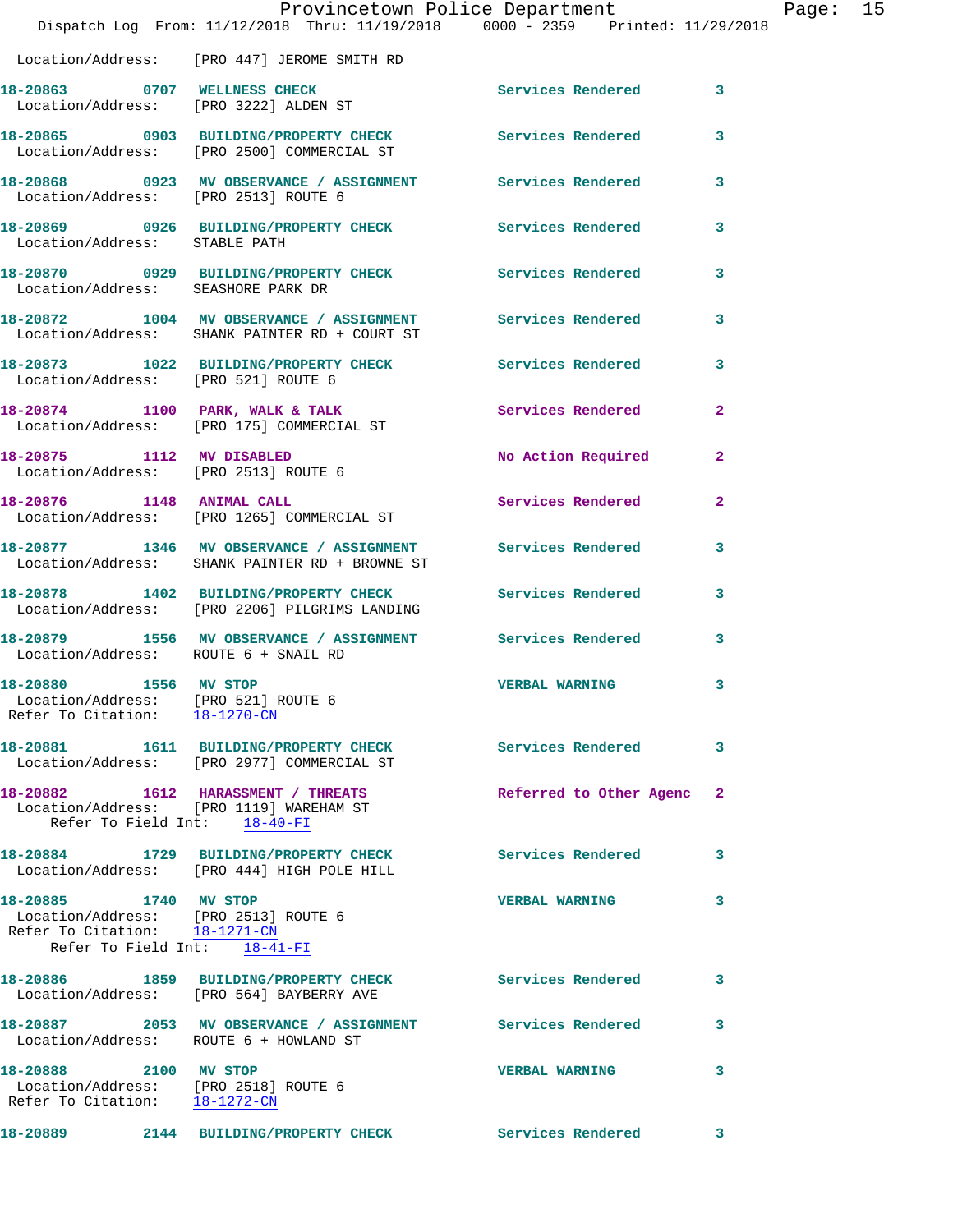|                                        | Provincetown Police Department                                                                                       |                           |                         | Page: 16 |  |
|----------------------------------------|----------------------------------------------------------------------------------------------------------------------|---------------------------|-------------------------|----------|--|
|                                        | Dispatch Log From: 11/12/2018 Thru: 11/19/2018 0000 - 2359 Printed: 11/29/2018                                       |                           |                         |          |  |
| Location/Address: [PRO 521] ROUTE 6    |                                                                                                                      |                           |                         |          |  |
| 18-20890 2146 MV STOP                  | Location/Address: BRADFORD ST + ALLERTON ST<br>Refer To Citation: $\frac{18-1273-CN}{18-1273-CN}$                    | <b>VERBAL WARNING 3</b>   |                         |          |  |
| Location/Address: WAREHAM ST           | 18-20891 2334 BUILDING/PROPERTY CHECK Services Rendered 3                                                            |                           |                         |          |  |
| For Date: 11/19/2018 - Monday          |                                                                                                                      |                           |                         |          |  |
|                                        | 18-20893 0005 PARK, WALK & TALK Services Rendered 2<br>Location: [PRO 3431] LOPES SQUARE                             |                           |                         |          |  |
|                                        | 18-20892 0011 BUILDING/PROPERTY CHECK Services Rendered<br>Location/Address: [PRO 3317] CEMETERY RD                  |                           | $\mathbf{3}$            |          |  |
|                                        | 18-20894 0020 BUILDING/PROPERTY CHECK BLDG/PROP Checked/Secur 3<br>Location/Address: [PRO 2169] COMMERCIAL ST        |                           |                         |          |  |
|                                        | 18-20895 0023 BAR CHECK<br>Location/Address: [PRO 399] COMMERCIAL ST                                                 | BLDG/PROP Checked/Secur 2 |                         |          |  |
|                                        | 18-20896 0054 MV OBSERVANCE / ASSIGNMENT Services Rendered 3<br>Location/Address: ROUTE 6 + SNAIL RD                 |                           |                         |          |  |
| Location/Address: CONWELL ST + ROUTE 6 | 18-20897 0140 MV OBSERVANCE / ASSIGNMENT Services Rendered 3                                                         |                           |                         |          |  |
|                                        | 18-20898 0142 MV OBSERVANCE / ASSIGNMENT Services Rendered 3<br>Location/Address: HOWLAND ST + BRADFORD ST           |                           |                         |          |  |
|                                        | 18-20899 0207 BUILDING/PROPERTY CHECK Services Rendered<br>Location/Address: [PRO 2490] PROVINCELANDS RD             |                           | $\overline{\mathbf{3}}$ |          |  |
|                                        | 18-20900 0240 MV OBSERVANCE / ASSIGNMENT Services Rendered 3<br>Location/Address: BRADFORD ST + RYDER ST             |                           |                         |          |  |
|                                        | 18-20901 0323 BUILDING/PROPERTY CHECK Services Rendered 3<br>Location/Address: [PRO 2512] JEROME SMITH RD            |                           |                         |          |  |
|                                        | 18-20902 0327 BUILDING/PROPERTY CHECK<br>Location/Address: [PRO 2489] BRADFORD ST                                    | Services Rendered 3       |                         |          |  |
|                                        | 18-20904 0330 BUILDING/PROPERTY CHECK Services Rendered 3<br>Location/Address: [PRO 564] BAYBERRY AVE                |                           |                         |          |  |
|                                        | 18-20903 0332 BUILDING/PROPERTY CHECK Services Rendered 3<br>Location/Address: [PRO 526] RYDER ST EXT                |                           |                         |          |  |
|                                        | 18-20905 0342 MV OBSERVANCE / ASSIGNMENT Services Rendered 3<br>Location/Address: BRADFORD ST + STANDISH ST          |                           |                         |          |  |
|                                        | 18-20906 0411 MV OBSERVANCE / ASSIGNMENT Services Rendered 3<br>Location/Address: JEROME SMITH RD + SHANK PAINTER RD |                           |                         |          |  |
| Location/Address: [PRO 3440] ROUTE 6   | 18-20907 0424 MV OBSERVANCE / ASSIGNMENT Services Rendered 3                                                         |                           |                         |          |  |
| 18-20908 0525 MV STOP                  | Location/Address: RACE POINT RD + STABLE PATH<br>Refer To Citation: $\frac{18-1274-CN}{\ }$                          | VERBAL WARNING 3          |                         |          |  |
| Location/Address: BRADFORD ST          | 18-20909 0741 MV OBSERVANCE / ASSIGNMENT Services Rendered 3                                                         |                           |                         |          |  |
|                                        | 18-20910 0807 SERVICE CALL - POLICE Services Rendered 3<br>Location/Address: [PRO 569] WINSLOW ST                    |                           |                         |          |  |
|                                        | 18-20911 0843 MV OBSERVANCE / ASSIGNMENT Services Rendered 3                                                         |                           |                         |          |  |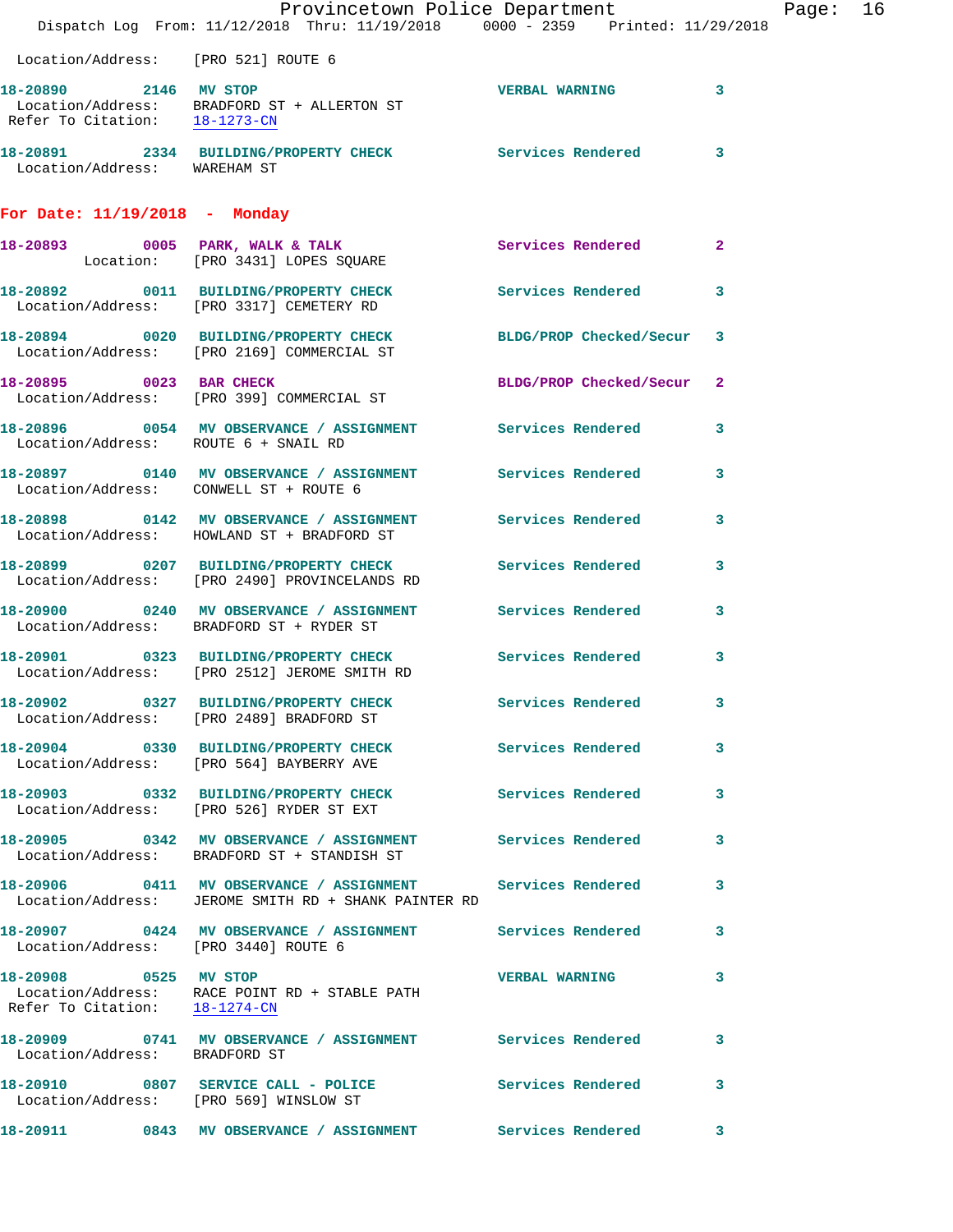|                                                                                                | Provincetown Police Department                                                                      |                          |                |
|------------------------------------------------------------------------------------------------|-----------------------------------------------------------------------------------------------------|--------------------------|----------------|
|                                                                                                | Dispatch Log From: 11/12/2018 Thru: 11/19/2018 0000 - 2359 Printed: 11/29/2018                      |                          |                |
|                                                                                                | Location/Address: [PRO 1645] HARRY KEMP WAY                                                         |                          |                |
|                                                                                                | 18-20912 0843 PARK, WALK & TALK<br>Location/Address: [PRO 300] COMMERCIAL ST                        | No Action Required       | $\overline{2}$ |
|                                                                                                | 18-20913 0846 BUILDING/PROPERTY CHECK Services Rendered<br>Location/Address: [PRO 526] RYDER ST EXT |                          | 3              |
|                                                                                                | 18-20914 0853 TRAFFIC CONTROL<br>Location/Address: [PRO 366] COMMERCIAL ST                          | SPOKEN TO                | 3              |
| 18-20915 0901 ASSIST CITIZEN<br>Location/Address: COMMERCIAL ST                                |                                                                                                     | SPOKEN TO                | 3              |
|                                                                                                | 18-20917 0943 BUILDING/PROPERTY CHECK<br>Location/Address: [PRO 2540] RACE POINT RD                 | Services Rendered        | 3              |
|                                                                                                | 18-20918 1025 LARCENY / FORGERY / FRAUD<br>Location/Address: [PRO 1359] COMMERCIAL ST               | Referred to Other Agenc  | $\mathbf{2}$   |
|                                                                                                | 18-20920 1105 MV OBSERVANCE / ASSIGNMENT<br>Location/Address: SHANK PAINTER RD + BROWNE ST          | Services Rendered        | 3              |
|                                                                                                | 18-20921 1218 ALARM - GENERAL<br>Location/Address: [PRO 1645] HARRY KEMP WAY                        | <b>Services Rendered</b> | 1              |
|                                                                                                | 18-20922 1259 PARK, WALK & TALK<br>Location/Address: [PRO 175] COMMERCIAL ST                        | Services Rendered        | $\overline{a}$ |
| Location/Address: [PRO 3287] ROUTE 6<br>Refer To Accident: 18-133-AC                           | 18-20923 1456 MV COLLISION                                                                          | <b>Vehicle Towed</b>     | 1              |
|                                                                                                | 18-20924 1556 SERVICE CALL - POLICE Services Rendered                                               |                          | 3              |
|                                                                                                | Location/Address: [PRO 516] RACE POINT RD                                                           |                          |                |
| Location/Address: FRITZ'S WAY                                                                  | 18-20925 1602 SERVE SUMMONS                                                                         | Could Not Locate         | 3              |
| Location/Address: [PRO 2521] ROUTE 6                                                           | 18-20927 1626 MV OBSERVANCE / ASSIGNMENT Services Rendered                                          |                          | 3              |
| 18-20928 1643 MV STOP<br>Location/Address: [PRO 2513] ROUTE 6<br>Refer To Citation: 18-1275-CN |                                                                                                     | <b>VERBAL WARNING</b>    | 3              |
| 18-20930  1659  FOLLOW UP                                                                      | Location/Address: [PRO 542] SHANK PAINTER RD<br>Refer To Accident: 18-133-AC                        | Services Rendered        | $\overline{2}$ |
| 18-20931 1717 MV DISABLED<br>Location/Address: [PRO 2513] ROUTE 6                              |                                                                                                     | <b>Services Rendered</b> | $\mathbf{2}$   |
| 18-20932 1746 MV STOP<br>Location/Address: [PRO 2519] ROUTE 6<br>Refer To Citation: T1244477   |                                                                                                     | Citation / Warning Issu  | 3              |
|                                                                                                | 18-20933 2007 BUILDING/PROPERTY CHECK<br>Location/Address: [PRO 537] SHANK PAINTER RD               | <b>Services Rendered</b> | 3              |
| 18-20934 2009 MV STOP<br>Refer To Citation: 18-1276-CN                                         | Location/Address: BRADFORD ST + PLEASANT ST                                                         | <b>VERBAL WARNING</b>    | 3              |
|                                                                                                | 18-20935 2021 MV OBSERVANCE / ASSIGNMENT<br>Location/Address: [PRO 530] SHANK PAINTER RD            | <b>Services Rendered</b> | 3              |
| 18-20936 2031 MV STOP                                                                          | Location/Address: [PRO 2818] CONWELL ST<br>Refer To Citation: 18-1277-CN                            | <b>VERBAL WARNING</b>    | 3              |

Page: 17